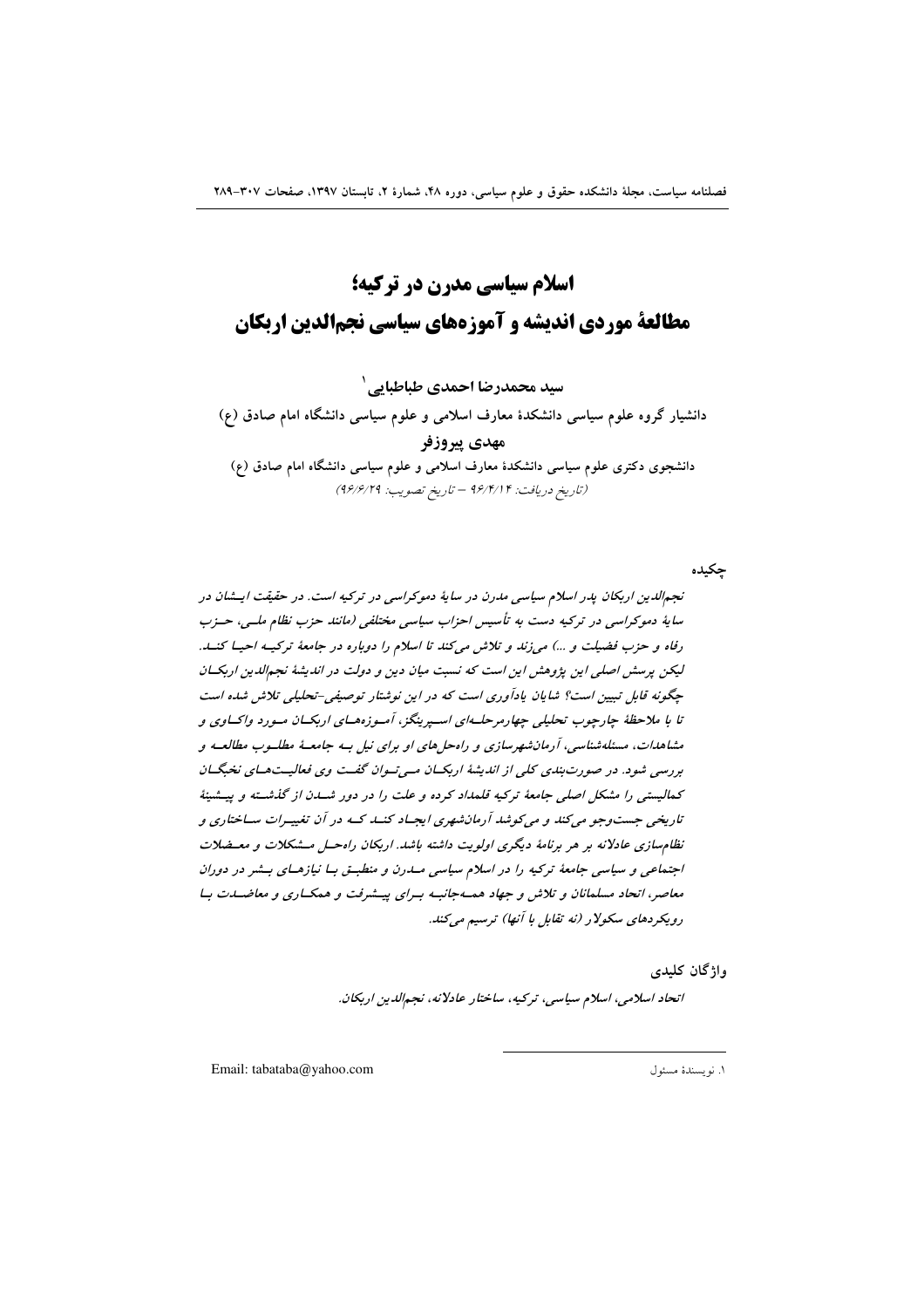نسبت، رابطه و چگونگی تعامل دین و دولت یا رابطهٔ نهاد دین با نهاد دولت از موقعیت کانونی و اساسی در اندیشههای سیاسی از دیرباز برخوردار بوده و مطالعهٔ رابطهٔ این دو به کانون اساسی تمرکز اندیشمندان غربی و اسلامی تبدیل شده است. قدمت این رابطه در ادیان و فرهنگهای مختلف قابل مطالعه و ردیابی است. در دوران حاکمیت دین زرتشت در ایران قبل از اسلام در مصادر باقی مانده از جمله کارنامهٔ اردشیر بابکان به چگونگی تعامل دین و دولت پرداخته شده و در دورهٔ اسلامی در آرا و آموزههای متفکران و نحلههای فکری از جمله در رسائل اخوانالصفا در قرن چهارم تبیین چگونگی تعامل دین و دولت در رسالهٔ ارزشمند «کارنامهٔ اردشیر بابکان» عیناً مورد استناد واقع شده است (احوانالصفا، ۲۰۰۵: ۴۰۴؛ احمدی طباطبایی،۱۳۹۰: ۲۰). شایان ذکر است که رابطهٔ دین و دولت در غرب و مباحثه پدر مورد دو مقولهٔ مهم حیات بشری با توجه به دورهٔ سلطهٔ کلیسا و سپس تحدید قدرت کلیسا با قبض و بسط و فراز و فرودهای چندی مواجه بوده است. در حقیقت مناقشات و رقابتهای اربابان کلیسا و دولت در سراسر سدههای میانه در راه اثبات برتری یکی بر دیگری از عوامل اصلی رشد اندیشهٔ سیاسی در خصوص رابطهٔ دین و دولت محسوب می شد و کشاکش و رقابت میان دو مصدر دینی و دنیایی و حدود اختیار و قلمرو متولیان هر یک از دو حوزهٔ مذکور، موضوع اصلی گفتمان سیاسی در آن دوران را شکل میداد (عنایت، ۱۳۶۴: ۱۱۹-۱۱۶). البته استمرار همین بحث دامنهدار در جهان اسلام نیز وجود داشته و اندیشمندان بسیاری تلاش کردهاند تا با پرداختن به رابطهٔ نهاد دین و دولت و پاسخگویی به پرسشهای مردم و جامعه در این زمینه، الگوی مدنظر خود را ارائه کنند. در همین زمینه میتوان به اندیشمند نامأشنایی چون غزالی اشاره کرد که کوشید بهویژه با قوت گرفتن نهاد سلطنت در ایران، نسبت میان دستگاه خلافت و سلطنت را تبیین کند (احمدی طباطبایی، ۱۳۸۹: ۳۰۰-۳۰۰). در جهان تشیع نیز گفتمان های مختلفی در عصر غیبت در این حوزه قابل ردیابی است. شایان ذکر است که این مطالعات پس از پیروزی نهضت انقلاب اسلامی و توسعهٔ گفتمان اسلام سیاسی و همسویی بیشتر نهاد دین با نهاد دولت در ایران شدت بیشتری یافت و اندیشمندان کشورهای مختلف با سرعت بیشتری سعی کردند تا با بهرهبرداری از تجربهٔ انقلاب اسلامی، الگوی بومی را برای کشورهای خود ترسیم کنند. از جمله اندیشمندانی که با بهرهگیری از تجربهٔ انقلاب اسلامی ایران بر گسترهٔ فعالیتهای خود افزود، می توان به نجمالدین اربکان اشاره کرد. در حقیقت نجمالدین اربکان که دارای گرایشهای اسلامی بوده، با تأثیرپذیری از تجربهٔ انقلاب اسلامی میکوشد تا تفکر اسلام سیاسی را در کشور خود البته با توجه به اقتضائات خاص نظام اجتماعی و دینی ترکیه گسترش دهد و با تقویت فعالیتهای اسلامی و نهادینه کردن آن در منطقه، اتحادیهای اسلامی

مقدمه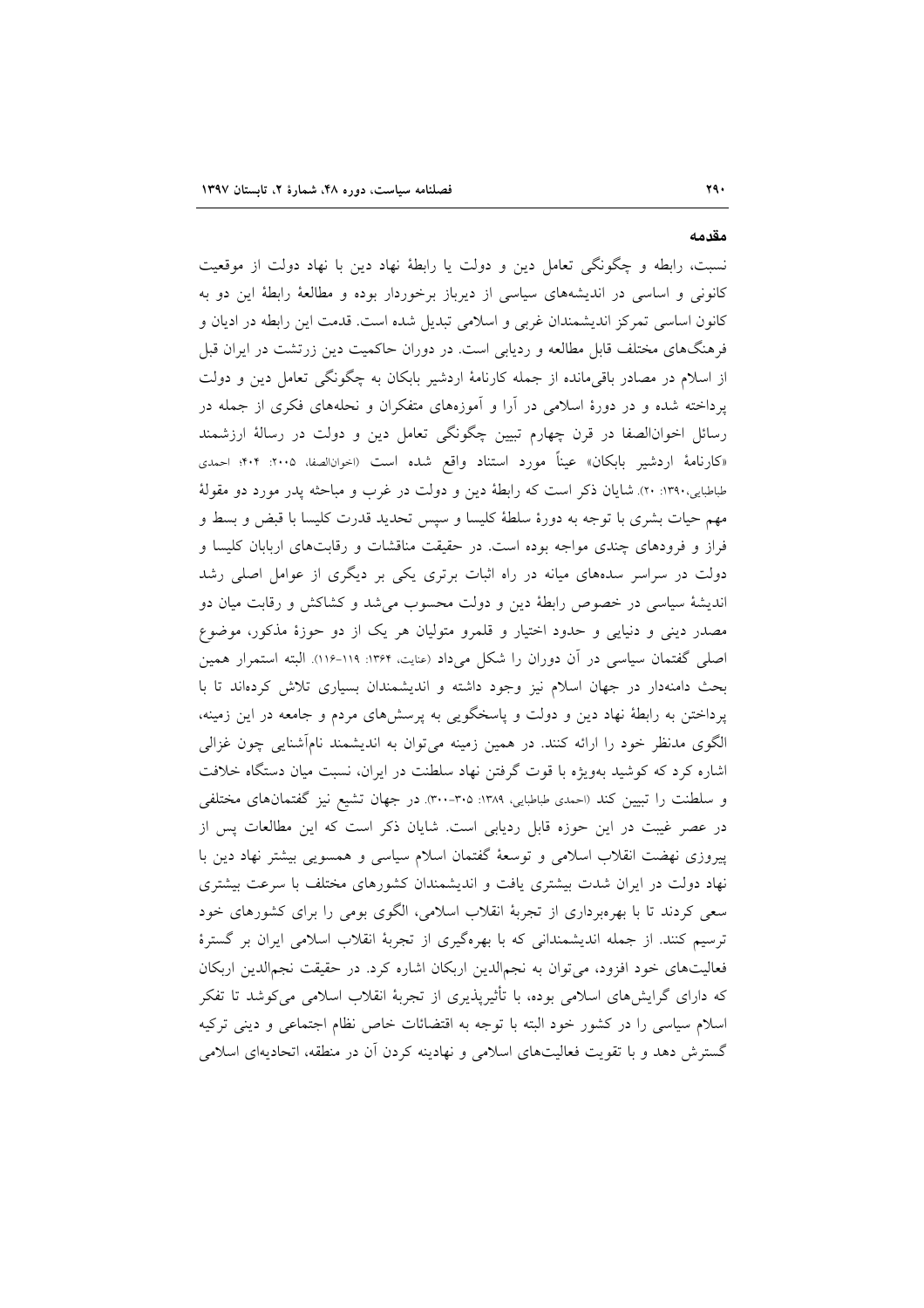را در برابر جهان غرب بنیانگذاری کند که نهتنها توان مقابله با آن را داشته باشد، بلکه بهعنوان الگویی جهانی در تمام عالم، بتواند زمینهساز گسترش تفکرات اسلامی از یک سو و بسط و گسترش عدالت و پیشرفت از سوی دیگر شود. بنابراین مطالعهٔ اندیشهٔ نجم|لدین اربکان بهعنوان حامی اسلام سیاسی مدرن در منطقه نهتنها لازم، بلکه ضروری است. در همین زمینه پرسش اصلی پژوهش در این تحقیق بر این محور سامان یافته که دین و دولت در اندیشهٔ نجمالدین اربکان چه جایگاهی دارد و صورتبندی تعامل این دو با یکدیگر چگونه ترسیم شده است؟ برای پاسخگویی به این پرسش در ابتدا باید بدانیم که نگاه و رویکرد اربکان به مقولهٔ دولت و همچنین مقولهٔ دین چگونه است؟ آیا ایشان دین را داخل امر سیاسی و دولت میداند؟ یا معتقد به جدایی دین و دولت است؟

791

در این مقاله از روش توصیفی-تحلیلی در تبیین اندیشهٔ اربکان استفاده شده و پیش فرض یژوهش نیز این است که دین و دولت در اندیشهٔ اربکان دو نهاد جدا از هم نیستند، بلکه نهادهایی منسجم و همسو و متعامل با یکدیگر محسوب می شوند.

## ۱. چارچوب مفهومی

# ۰۱. دین

واژهٔ «دین» پیشینهٔ تاریخی و معناشناختی بسیار طولانیای دارد که در مجموع بر نوعی تعهد و تعبد معنوی نزد منسوبان به آن دین دلالت میکند. این کلمه در «گاهان» آیین زرتشتی به شکل «da-e-n»، در زبان یهلوی باستان بهصورت «den»، و در ادبیات لاتینی با کلمهٔ «religion» بیان شده (افتخاری، ۱۳۸۵: ۷۳) و در مصادر اصلی لغتشناسی زبان عربی بهصورت «الدین» آمده است (ابن منظور، بي تا: ٢٥٠–۶۸٪).

علامه طباطبایی دین را مجموعهٔ بههمپیوستهای از اعتقادات بنیادین و اصلی (اعتقاد به حقیقت جهان و انسان ) و قوانین متناسب با آن میداند که در مسیر کلی زندگانی مورد عمل واقع می شود (طباطبایی، ۱۳۸۸: ۲۲-۲۰). علامه جوادی نیز دین را مجموعهای از باورها، مکارم اخلاقی، قوانین و مقررات اساسی میداند که برای ادارهٔ امور پیچیدهٔ جامعهٔ انسانی و پرورش ابنای بشر لازم و ضروری است (جوادی اَملی،۱۳۷۳: ۹۳). به عقیدهٔ کانت، اخلاق، اَدمیزادگان را بهسوی دین هدایت میکند و بهوسیلهٔ دین قلمرو خود را بهسوی ایدهٔ یک قانونگذار اخلاقی قدرتمند گسترش میدهد که در ارادهٔ او غایت نهایی آفرینش جهان میباید غایت نهایی انسان باشد (احمدی طباطبایی،۱۳۸۹: ۱۴۱). کانت دین را عمدتاً متکی بر ویژگیهای ذاتی و درونی انسان مي داند (134-129 :Kant & Abbott,2004). بنابراين مخاطب دين انسان زميني و غايت جاودانهٔ آن قالببخشی به بودن و جهتدهی به شدن او در عرصههای مختلف زندگانی است. دین بهمثابهٔ عامل «انگيزەبخش» در مراحل مختلف زندگي و راهنمايي كننده بەسوي «راه» و «مقصد» و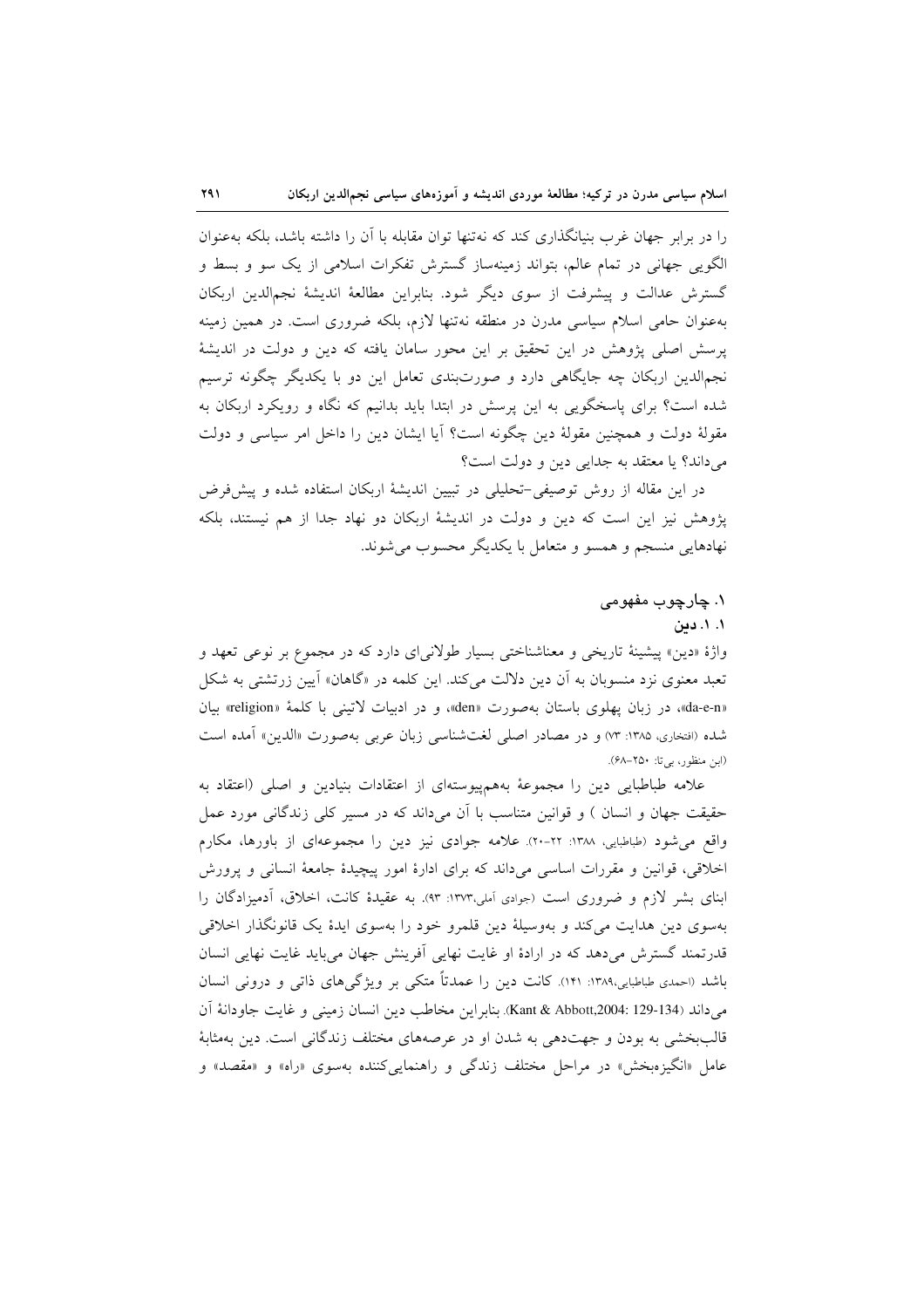استوار بر فهمی عمیق از وضعیت قابلیتهای مختلف بالقوهٔ انسانی است که از یک سو گرفتار محدودیتهای گوناگون و از سوی دیگر میل و توان بیرون شدن از خود و قرار گرفتن در مسیر اصلی تغییر و تحول را دارد. بنابراین دین پاسخی جامع به نقصانها و جوابی مناسب به امیال و کشش های مختلف و بلکه تحریککنندهٔ امیال گوناگون انسانی است (شجاعی زند. ۱۳۸۸: ١٠-٩). با وجود اين دين را مي توان به مجموعهٔ بههم پيوستهاي از اعتقادات و تفكرات تعريف کرد که غایت ابدی آن، هدایت و راهنمایی انسان بهسوی روشهای مختلف بهتر زیستن و كمال است (عميد زنجاني، ١٣٨٥: ٧۴).

## ۰. ۲. دولت

مفهوم و ماهیت دولت بهعنوان متعالی ترین و تکامل یافتهترین نهاد سیاسی در جامعهٔ بشری از ابعاد مختلف تاريخي، فلسفي، جامعهشناختي، سياسي و حقوقي قابل بررسي است. البته تكثر آموزهها و تئوریهای مربوط به دولت، طبقهبندی آنها را با مشکل روبهرو ساخته است (احمدی طباطبايي، ١٣٨٩: ۶٢). واژة دولت (State) از ريشة لاتيني كلمة Stare به معنى ايستادن و بهصورت دقیقتر از واژهٔ Status به معنی وضع مستقر و پابرجا گرفته شده است. امروزه در زبان انگلیسی واژهٔ منزلت یا شأن و مقام (Status) به همان معنای اصل و لاتینی آن استفاده میشود. این لفظ معمولاً در مواقعی بهکار میرود که بخواهیم به حالتی مستقر، پابرجا و در وضع خاص ثابت یا يايداري اشاره كنيم؛ مشتقات مختلف اين واژه در زبان انگليسي مثل (Static) ايستا يا (stable) ثابت و نامتغیر نیز چنین معنایی را افاده میکنند. بنابراین مجموعه معانی مندرج در زیر مفهوم کلمهٔ Status هم به وضعیت و هم به موقعیت و بهطور کلی، هم به نفس و هم به لوازم تداوم و ثبات دلالت کامل دارند (وینسنت، ۱۳۸۹: ۳۷-۳۶). لیکن واژهٔ دولت واژهای متعلق به دوران مدرن است که تا سدهٔ شانزدهم رواج سیاسی نیافته بود (عالم، ۱۳۹۲: ۱۳۳). البته این واژه از جمله واژههای گیجکننده نیز محسوب می شود، چراکه بیشتر تعاریف ارائهشده آن را با عناوین گمراهکنندهای مانند واحد سرزمینی یکپارچه، واحدی تاریخی، تفکری فلسفی، مجموعهای از نهادها و مانند آن بهکار میبرند (میوود. ۱۳۹۰: ۱۱۴)، درحالی که تحلیل و بررسی تعاریف متعدد ارائهشده در مورد واقعیت دولت نشان میدهد که برخی عناصر برای حفظ موجودیت دولت، کاربرد اساسی دارند که در صورت فقدان هر یک از این عناصر، دولتی نیز وجود نخواهد داشت (45: Axford & Browing,2002). این عناصر بنیادین عبارتاند از: ١. مردم، ٢. سرزمین، ۳. حکومت یا سازمان و ۴ حاکمیت (انحصار قدرت). بدین ترتیب می توان در تعریف مختار اعلام کرد: «دولت یک کل منسجم است که دارای چهار رکن و شاخص بارز است که عبارتاند از : مردم، سرزمین، حکومت یا سازمان، حاکمیت» (عالم، ۱۳۹۲: ۱۳۰-۱۳۶).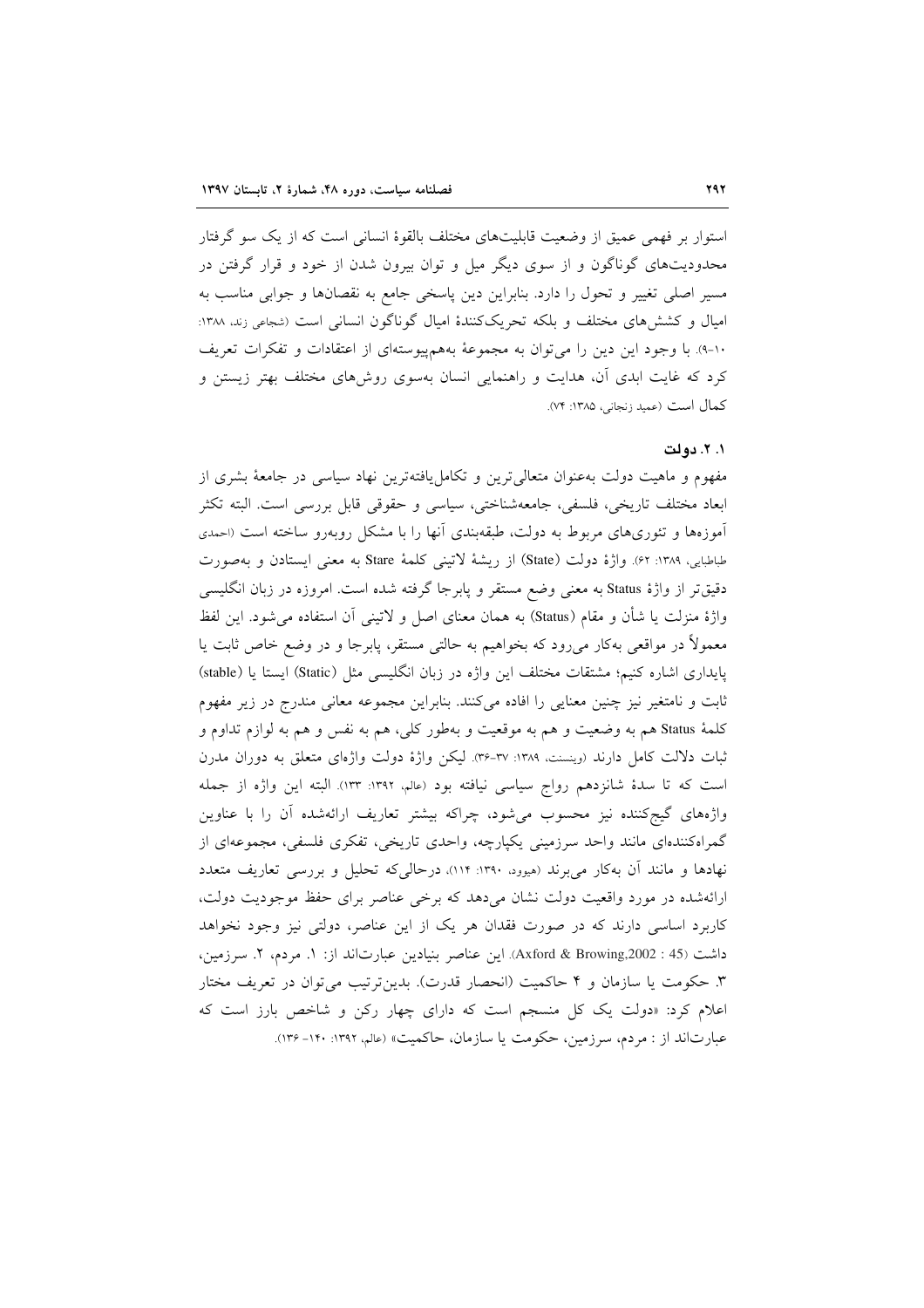#### ۰. ۳. حکومت

حکومت در عمومی ترین تعریف خود به معنای حکم راندن است ( : Axford & Browing,2002 330). حكومت بخشى از نهاد كلان دولت است و از برخى جهات مهمترين بخش آن بهشمار می آید، اما فقط عنصری در داخل واحد بزرگتر و نیرومندتر (هیوو. ۱۳۹۰-۱۱۵). در واقع حکومت، بازوی اجرایی و حامل اقتدار دولت است. سازمان یافتگی سیاسی یا حکومت برای موجودیت دولت امری حیاتی محسوب شده و حالتی که در آن اقتداری وجود نداشته باشد، حالت آنارشيک ناميده مي شود (45 : ibid). اين «حکومتها هستند که دولتها را اداره مي کنند. بنابراین برای شناخت حکومتها، باید نهادهایی را بشناسیم که سیاستها را می سازند، آنها را اجرا مي كنند و دربارهٔ آنها به قضاوت مي نشينند» (آ. بال و پيترز،١٣٩٠: ٢٠٣).

# ۲. چارچوب نظری

در مبحث انتظار از دین، باید به این سؤال کلی بپردازیم که دین درصدد پاسخگویی به چه مسائلی از عرصهٔ سیاست است. در پاسخ به این پرسش سه دیدگاه عمده وجود دارد. دیدگاه اول رویکرد حداکثری در فهم دین است. طرفداران این گرایش به این نکتهٔ کلی باور دارند که اسلام چون کامل ترین دین تلقی می شود، هیچگونه رطب و یابسی را فروگذار نکرده است. بنابراین قائلان به این نظریه انتظاری حداکثری از دین دارند (حقیقت، ۱۳۹۳: ۲۴۵). در واقع جوهرهٔ «دین حداکثری» را این تلقی عمومی شکل میدهد که اصول و مبانی دینی بر همهٔ افعال، گفتار و باورهای دینداران حاکمیت دارد و ازاین رو فعل، قول و اندیشهای را نمی توان سراغ گرفت که آکنده از هنجارهای دینی نباشد (افتخاری، ۱۳۸۵: ۸۰). بهعبارت دیگر، حامیان رویکرد حداکثری، برای دین رسالتی جهانشمول فرض میکنند و آن را برای همهٔ زمانها و مکانها ضروری می پندارند (احمدی طباطبایی و پروانه، ۱۳۹۰: ۱۵۵). دیدگاه دوم منطقهٔالفراغیها هستند. اصطلاح منطقهٔالفراغ را فقها از جمله سید محمدباقر صدر، به معنای حوزهای که شارع در آنجا دارای احكام الزامي نيست (حوزهٔ مباحات عامه) بهكار بردند. از ديدگاه آنها، اسلام و مقتضيات زمان نیازمند وجود فضایی مفتوح در حوزهٔ دین است، تا صاحبان اجتهاد با گستردگی بیشتری وارد این حوزه شوند (الصدر،۱۴۰۰ق: ۴۰۸-۴۰۳۹۸). صدر در نظریهٔ «دولت انتخابی اسلامی» مبنای فوق (حوزهٔ مباحات بالمعنی الاعم) را به مسئلهٔ ثابت و متغیر در حوزههای مختلف شریعت ارتباط می دهد. بنابراین حوزهٔ منطقهٔالفراغ که باید توسط اصول کلی و ثابت دین سیراب شود، جزء احکام تغییرپذیر شریعت محسوب می شود؛ و از شرایط و مقتضیات خاص زمانی و مکانی تأثیر میپذیرد. در مجموع باید گفت قائلان به منطقهٔالفراغ دایرهٔ احکام غیرالزامی شریعت را که به زمان و مکان وابستهاند، بسیار گستردهتر از حداکثریها میبینند؛ هرچند دایرهٔ احکام الزامی شرع را نيز نسبت به حداقلي ها وسيع تر فرض مي كنند. ديدگاه سوم نيز رويكرد حداقلي به دين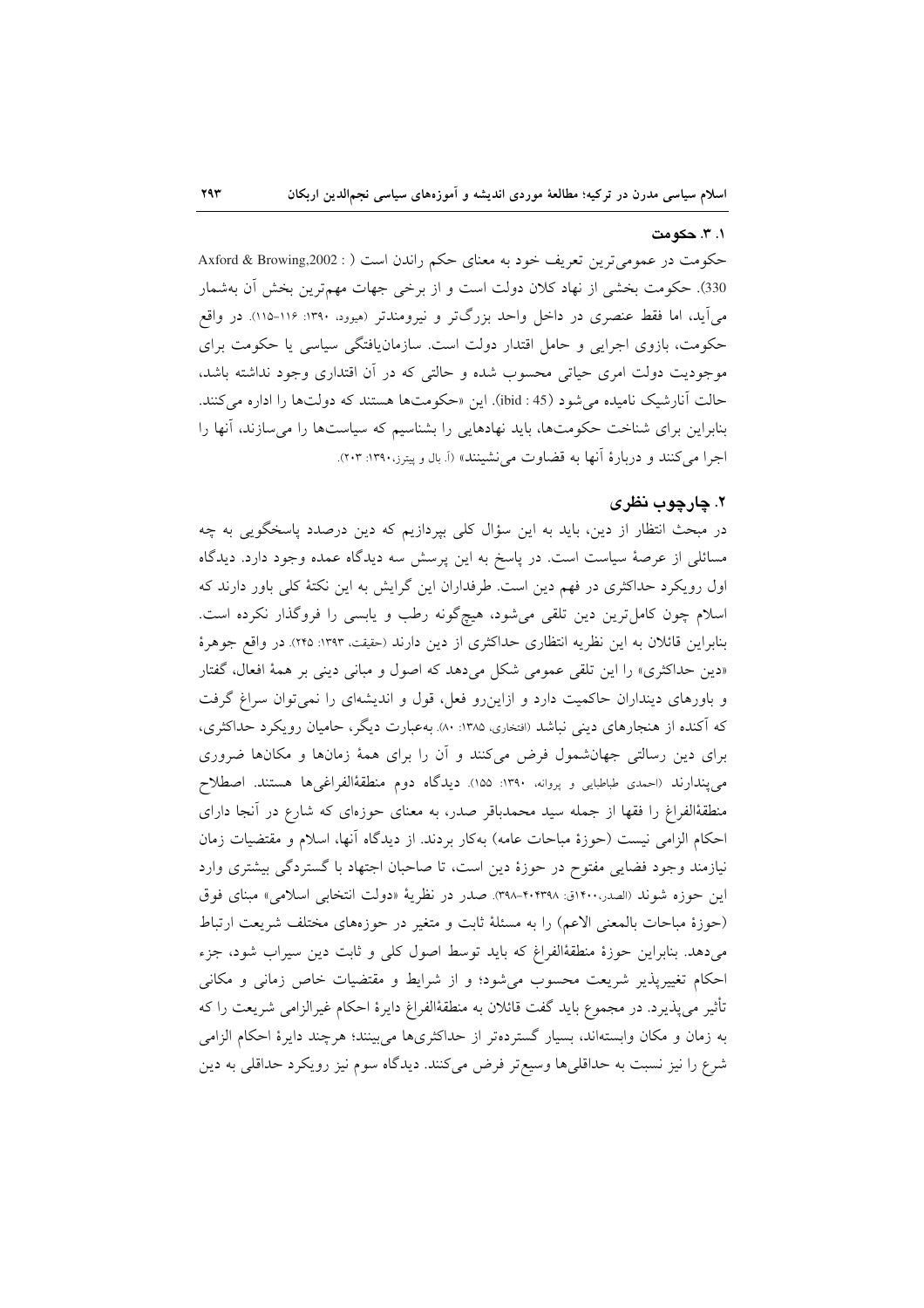است. مدعای حداقلیها آن است که نباید ترسیم نظام سیاسی، اقتصادی و اجتماعی را از دین انتظار داشته باشیم. انتظار آنها از دین حداقلی (مبدأ و معاد) و عبادات و معاملات با رویکرد عقلی است. دین اساساً امری اخروی، أنجهانی و قدسی تلقی میشود و فقه مجموعهٔ احکام است و با برنامه که می تواند هدایتگر عمومی در همهٔ زمینهها باشد تفاوت دارد. در نتیجه فقه برای تنظیم و برنامهریزی معیشت دنیوی و زندگی مادی کافی بهنظر نمی رسد. پس بر این اساس این گروه هر گونه مرجعیت دین در زندگی سیاسی را انکار میکنند (فیرحی، ۱۳۹۴: ۲۷). بنابراین نداشتن ادعای حاکمیت مطلقهٔ دین شناسان، فروکاستن دین به ساحت فردی، نبود شريعت كامل و كاهش نقش دين به ساحت اجتماعي غيرسياسي قوس نزولي تا رسيدن به دين حداقلی (رویکرد حداقلی به دین) را نشان میدهد (مجیدی و شفیعی قهفرخی، ۱۳۹۱: ۱۳۲).

#### ۳. چارچوب تحلیلی

در این مقاله برای بررسی اندیشههای اربکان از چارچوب تحلیلی اسپرینگز استفاده شده است. نظريهٔ بحران اسپرينگز چهار مرحله را در فهم انديشه ترسيم ميكند كه هر مرحله مترتب و متفرع بر مرحلهٔ پیشین است. در مرحلهٔ نخست، نظریهپرداز به شناسایی بحرانها و شکستهای جامعه میپردازد. بیشتر نظریهپردازان، آثار خود را در زمانی نگاشتهاند که بهطور فزاینده احساس میکردند جامعهشان دچار بحران است. بنابراین اولین مرحله مشاهده و شناسایی مشکلات و بحرانهای اجتماعی است. مشاهدهٔ بی نظمی و اَشفتگی تلنگر مهمی به عقل و احساس آدمی است که وی را به سمتوسوی مرحلهٔ دوم،که تشخیص علل آن آشفتگی و پریشانی و معضل است، سوق می۵هد. در مرحلهٔ سوم، نظریهپرداز به بازسازی ذهنی جامعهٔ سیاسی می پردازد و آرمانشهر یا جامعهٔ مطلوب یا به تعبیر دقیق فیلسوف سیاسی متقدم فارابی «مدينهٔ فاضلهاي» در ذهن خود تجسم مي كند. در مرحلهٔ پاياني نيز انديشهٔ نظريهپرداز با توجه به تحلیل و تبیین مراحل سهگانهٔ پیشین رویکردی تجویزی به خود می گیرد و راه برون(فت از معضلات اجتماعی را بهمنظور نیل به جامعهٔ مطلوب ارائه میکند. بنابراین پس از شناسایی کاستیها و ناکارامدیهای نظام سیاسی و پس از تشخیص علل این کاستیها و معضلات و صورتبندی وضعیت مطلوب جامعه، نظریهپرداز باید پیشنهادهای علمی خود برای رفع معضلات اجتماعي و سياسي را ارائه كند (اسيرينگز، ١٣٧٠: ٣٥-٣٨).

| بحران اسپرينگز                      | مراحل نظريه  |
|-------------------------------------|--------------|
| مشاهده و شناسایی بحرانها            | مرحلهٔ اول   |
| تشخيص علل                           | مرحلهٔ دوم   |
| بازسازی ذهنی جامعه (اَرمان شهرسازی) | مرحلهٔ سوم   |
| ارائهٔ راهحل                        | مرحلهٔ چهارم |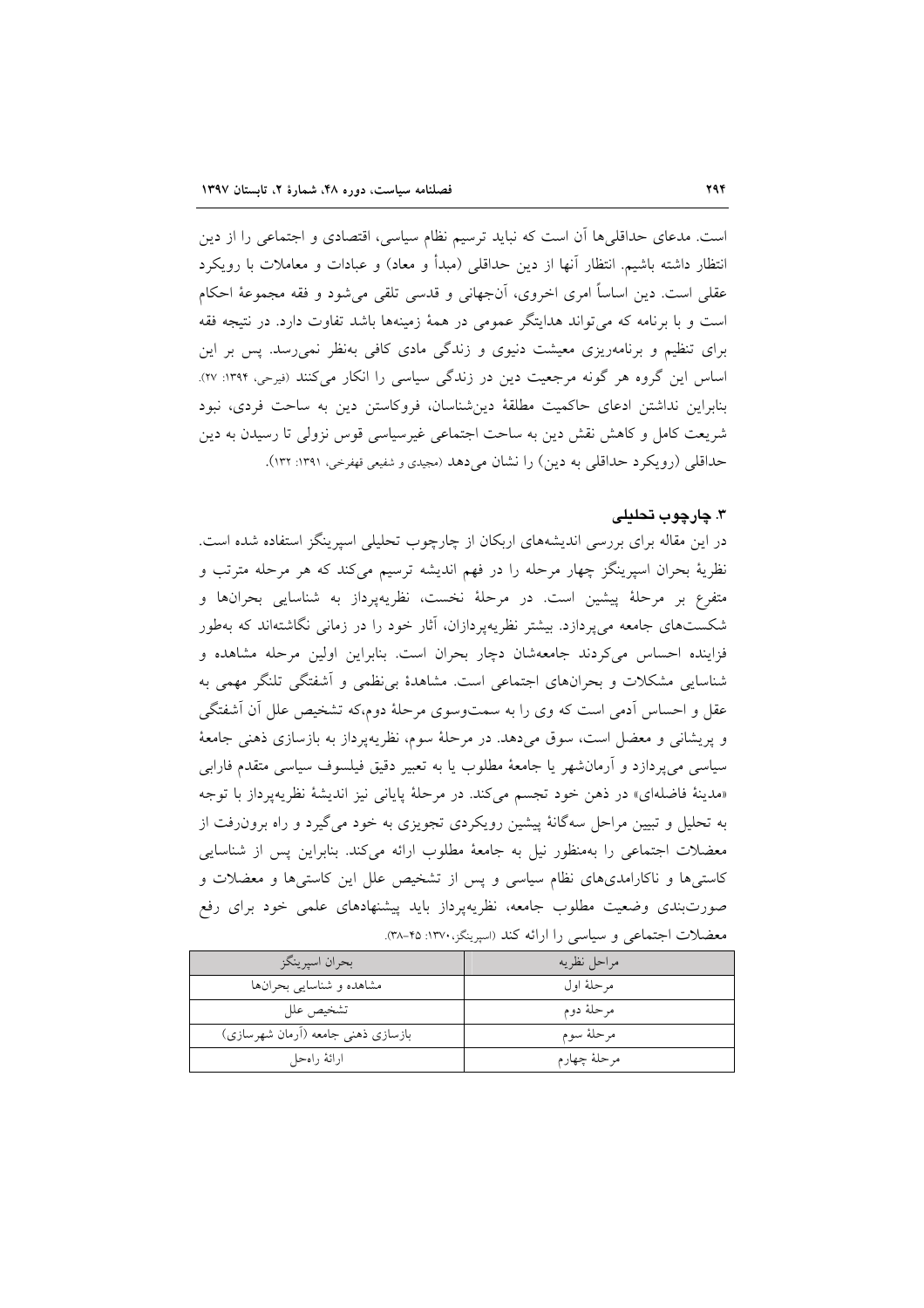۴. زمینههای فکری، دینی و زمانهٔ اربکان

نجم|لدین اربکان در بیستونهم اکتبر ۱۹۲۶ در شهر سینوپ چشم به جان گشود. دورهٔ ابتدایی تحصیلات خود را در دبستان جمهوری قیصری تمام کرد و در سال ۱۹۳۷ وارد دبیرستان یسرانهٔ استانبول شد. در ۱۹۴۳ دورهٔ متوسطه را به پایان رساند و پس از اتمام دبیرستان وارد دانشگاه تکنیک (فنی)استانبول شد «ربکان، ۱۳۹۵: ۱۱). در تابستان ۱۹۴۸ در آزمون استادیاری دانشگاه شرکت کرد و در سال ۱۹۵۱ از طرف دانشگاه برای انجام مطالعات علمی به دانشگاه مکانیک آخن آلمان اعزام شد و در مدت اندکی مدرک دکتری خود را از آن دانشگاه دریافت کرد (Erbakan,2014:5. او همچنین بههمراه دوستانش اولین کارخانهٔ موتورسازی ترکیه به نام «گوموش موتور» را تأسیس کرد (iMiŞiKER, 2002: 16).

ایشان در ۳۱ آذار/مارس ۱۹۷۵ در حکومت ائتلافی اول سلیمان دمیرل با ۳ حزب دیگر از جمله حزب سلامت ملی برای تشکیل حکومت جدید ائتلاف کرد که در این ائتلاف به مقام معاون نخستوزیری رسید. در ۲۱یولیو/ژوئیه ۱۹۷۷دوباره سلیمان دمیرل حکومت ائتلافی دیگری تشکیل داد که نجم|لدین اربکان در این ائتلاف نیز به مقام معاون نخستوزیری رسید (نورالدین، ۲۰۰۳: ۲۳). سرانجام تلاش۵های اربکان به ثمر نشست و در بهار ۱۹۹۶ به مقام نخستوزیری رسید (صلاح شحاته، ۱۹۹۸: ۱۵۳). در واقع اربکان از حامیان اسلام سیاسی در منطقه است که بر این باور بود که می توان اسلام را دینی مدرن و پیشرو معرفی کرد؛ زیرا اسلام از بامداد دعوت، راه حلهایی برای وضعیت حساس اجتماعی، سیاسی و تاریخی شبهجزیرهٔ عربستان داشته است. از این منظر اسلام فقط یک ایدئولوژی (به معنی خاص آن) برای فهم و توضیح جهان یا اعتقاد معنوی صرف نیست، بلکه ایده و آرمانی برای تغییر جهان است (ابوزید. ١٣٨١: ٥٨٢-٥٨٠). در نتيجه،تلاش(هاى اربكان پيوند گسترده و عميقى ميان نهاد دين و حكومت ایجاد میکند، بهگونهای که دین به ساختاری رایج و عمومی برای توضیح و تفسیر کنشها و فعالیتهای سیاسی و اجتماعی در معنای کلان آن بدل می شود (70-65 Zubaida,2000: 65.

یکی از مهمترین سرچشمههای فکری اربکان، ایدئولوژی اسلام سیاسی اخوانالمسلمین مصر است. در حقیقت اطلاع جنبش اربکان از حرکت اخوانالمسلمین مصر، سبب شروع اتصال حرکتهای اخوانی با اسلام سیاسی در ترکیه میشود؛ بهویژه هنگامیکه سعید رمضان به استانبول می رسد و ترجمهٔ کتاب *عدالت اجتماعی در اسلام* سبب گسترش افکار سید قطب در آناتولی می شود. بهغیر از جنبش اخوانالمسلمین می توان به آرا و عقاید طریقت نقش بندی اشاره کرد. این طریقت از مهمترین شاخههای تصوف اهل سنت است که در میان جوامع حنفی مذهب ترکیه نفوذ کرده است و تأثیر شایان توجهی دارد. شیخ محمد افندی شیخ طریقت نقش بندی، فردی بود که اربکان و همکارانش به افکار او متمایل بودند و از آموزههای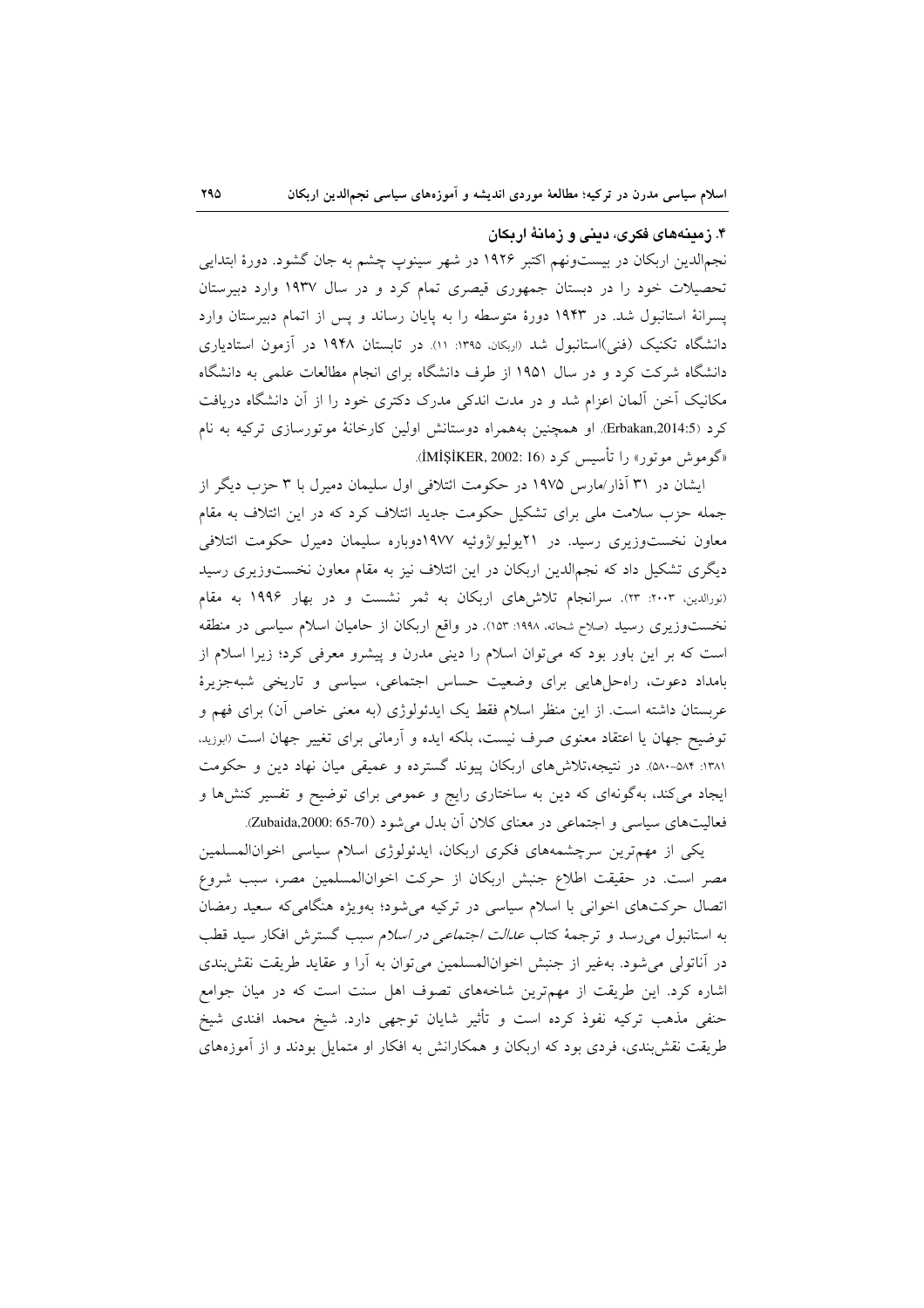او زياد استفاده مي كردند (حرب، ١٩٩٨: ٧٧). البته انقلاب اسلامي ايران نيز از ديگر مصادر تأثیرگذار بر اندیشههای اربکان است. ایواز گکدمیر وزیر خارجه و عضو مجلس از حزب راه راست معتقد است که با وجود تفاوتهای فرقهای، اسلامگرایان ترکیه و بهویژه شخص اربکان تحت تأثیر انقلاب ایران بودهاند و بر ایدهٔ تأسیس دولتی براساس اسلام به تأسی از اندیشههای (امام)خمینی تأکید می کردند (الیگیور، ۱۳۹۴: ۱۲۳). بهعبارت دیگر اگرچه فکر اسلامی ترکی اولین تحولات ریشهای خود را با ترجمهٔ آثاری از سید قطب و ابوالاعلی مودودی و حسن البنا آغاز کرد، دومین تأثیر مهم مربوط به انقلاب اسلامی ایران و انعکاس آثار این انقلاب در مجامع اسلامی ترکیه با ترجمهٔ تألیفات امام خمینی، مطهری و بهشتی بود که به این فعالیتها نشاطی خاص بخشید (نوفل، ۱۹۹۶: ۱۱-۱۰). در همین زمینه شایان ذکر است که اسلام سیاسی مدرن ترکیه با اسلام سیاسی عهد عثمانی تفاوتهایی دارد که از جملهٔ آنها می توان به تفاوت در مقام خلافت اشاره کرد. اسلام سیاسی عهد عثمانی بر مقام خلافت (حق ثابت) تأکید میکرد، درحالیکه اسلام سیاسی مدرن ترکیه با تأکید بر دموکراسی سعی دارد قدرت را در اختیار بگیرد و بر چرخش نخبگان و قدرت باور دارد. بنابراین اگرچه سرزمینهای امپراتوری عثمانی، «زمینهای اسلام» و حاکم آن «خلیفه و یادشاه اسلام» و ارتش آن «سربازان اسلام» و رئیس مذهبی آن «شیخ الاسلام» خوانده می شد و مردم قبل از هر چیزی خود را مسلمان می شناختند (لوئيس، ١٣٧٢: ١٧). اما در اسلام مدرن تركيه، در يي تحولات سياسي-اجتماعي كه از دوران آتاتورک آغاز شد، شاکلهٔ جامعهٔ ترکیه در ابعاد مختلف دچار تغییر شد و دستگاه خلافت عثمانی فرویاشید و نظام سیاسی جمهوری با تأکید بر آموزههای دموکراتیک جایگزین آن شد و مفهوم دولت-ملت در شکل جدید آن جانشین مقولهٔ خلافت گردید. بنابراین اگرچه اسلام سیاسی مدرن و اسلام سیاسی عثمانی هر دو داعیهدار دولتی دینی محسوب می شوند، دولت عثمانی، دولتی دینی براساس آموزههای فقه حنفی بود، زیرا احکام و مقررات اداری و دولتی، از یک سو مستند به شریعت اسلام بود و از سوی دیگر هیأت حاکمهٔ اسلامی در مجموعهٔ دولت حاضر بود و بر كارهاى آنها نظارت داشت (احمدياقى، ١٣٧٩: ٧٨) و احكام قضات نيز اغلب براساس آموزههای فقهی اهل سنت سامان می یافت، درحالی که اسلام مدرن ترکیه فاقد چنین ویژگے هایے است و در جوزۂ رفتار اجتماعی نیز آزادی،های مختلف را برای شهروندان اعم از مسلمانان و غیر مسلمانان به رسمیت می شناسد.

۵. تبیین اندیشههای اربکاندر خصوص دین و دولت براساس نظریهٔ بحران اسپرینگز ۵. ۱. مشاهده و شناسایی مشکل جامعه

بهنظر می رسد که تقریباً تمام نظریهپردازان سیاسی فعالیتهای خود را از مشاهدهٔ بی نظمی در زندگی سیاسی آغاز کردهاند (اسپرینگز، ۱۳۷۰: ۴۳). بنابراین اربکان نیز با مشاهدهٔ مشکلات جامعهٔ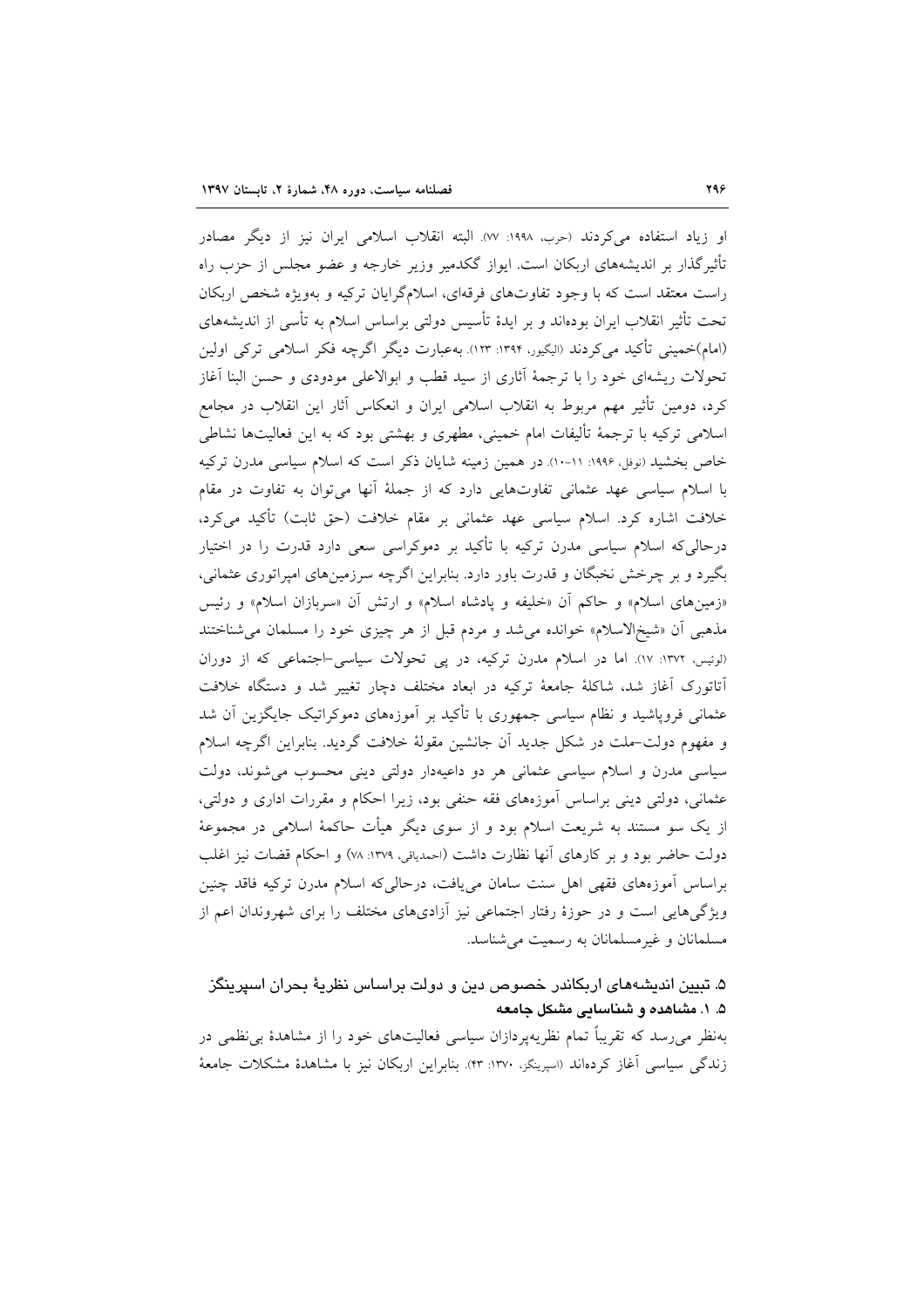ترکیه و جهان مدرن، سعی کرد تا این مشکلات را حل کند. مهمترین مشکلات جامعهٔ ترکیه از دیدگاه اربکان در درجهٔ اول نخبگان کمالیست بودند که تلاش می کردند تا تمدن اروپایی را از سبک لباس گرفته تا سایر مظاهر زندگی فردی و اجتماعی بپذیرند «بکدمیر و همکاران، ۱۳۴۸: ۱۵۳؛ اما توجه نمی کردند که ترکیه بههیچوجه نمیتواند مانند اروپا رفتار کند، چراکه تفاوتهای فرهنگی اساسی با غربی۵ا دارد (Lovell, 2011: 187). او کوشش۵ای نخبگان کمالیستی برای از بين بردن دين را از مهمترين چالشها مي دانست (140 :Macfie,1994)، چراكه اين عمل موجب می شد تا اسلام به هویتی پنهان تبدیل شود (28-22 :Yauz,2000) و مردم از پتانسیل بالای اسلام در جامعه و مديريت اّن محروم شوند (Brbakan,2014:35-48). البته اربكان معمول سازى حروف لاتین (الفبای لاتین بهجای الفبای اسلامی) و انحصار قدرت در دست ارتش و تسلط آنها بر زور و اجبار و همچنین استقلال نظامیان از ساختار دولتی (Lovell,2011: 180) و کودتاهای یپ درپی آنها (رابینسون، ۱۳۴۷: ۲۳۵-۲۳۰) و بی توجهی کمالیستها به کشورهای اسلامی (Danforth,2008: 85) را از مشکلات دیگر می دانست. به عبارت دیگر، اربکان معتقد بود که تمامی مشکلات، در فعالیتهای نخبگان کمالیستی و ارتشیان وابسته به آنها خلاصه می شود که قصد دارند با کنار گذاشتن امپراتوری عظیم و تجربهٔ اسلامی گذشته، جامعهای غیردینی را ایجاد کنند. او با انتقاد از قدرت بی حدوحصر نخبگان کمالیستی تأکید میکرد که دور شدن از اسلام مشکلات عدیدهای مانند بحرانهای هویتی و فرهنگی در نسل جوان را گسترش داده است (Erbakan,2014:125-130). در حقیقت اربکان بر نظم نوین اقتصادی، سیاسی و اجتماعی مبتنی بر اصول و ارزشهای اسلامی تأکید و از تقلیدهای نخبگان کمالیست از الگوهای غربی انتقاد میکرد و آن را «اشتباهی تاریخی» و منبع و سرچشمهٔ همهٔ بیماریهای جامعهٔ ترکیه تلقی می نمود. بنابراین در پارادایم فکری نجمالدین اربکان، مشکلات جامعهٔ ترکیه، همان اختیارات و فعالیتهای بی حدوحصر نخبگان کمالیستی و حامیان آنها در ترکیه است که می خواهند با کمرنگ کردن اسلام در اجتماع نهتنها آن را از سیاست، بلکه از اجتماع نیز منفصل سازند و جامعهای غیردینی را بنیانگذاری کنند و هویت چندین سالهٔ دینی را از بستر جامعه حذف کنند. اربکان و اصحاب گفتمان اسلام سیاسی جدید در ترکیه تقابلی جدی با مدافعان پیروی کامل از تمدن غرب در ترکیه داشتند. البته این گفتمان پیروی از تمدن غرب در جهان اسلام و از جمله در مصر نیز متولیان برجستهای مانند طهطاوی، یعقوب صنوع، شبلی شمیل و از همه مهمتر طه حسين داشت.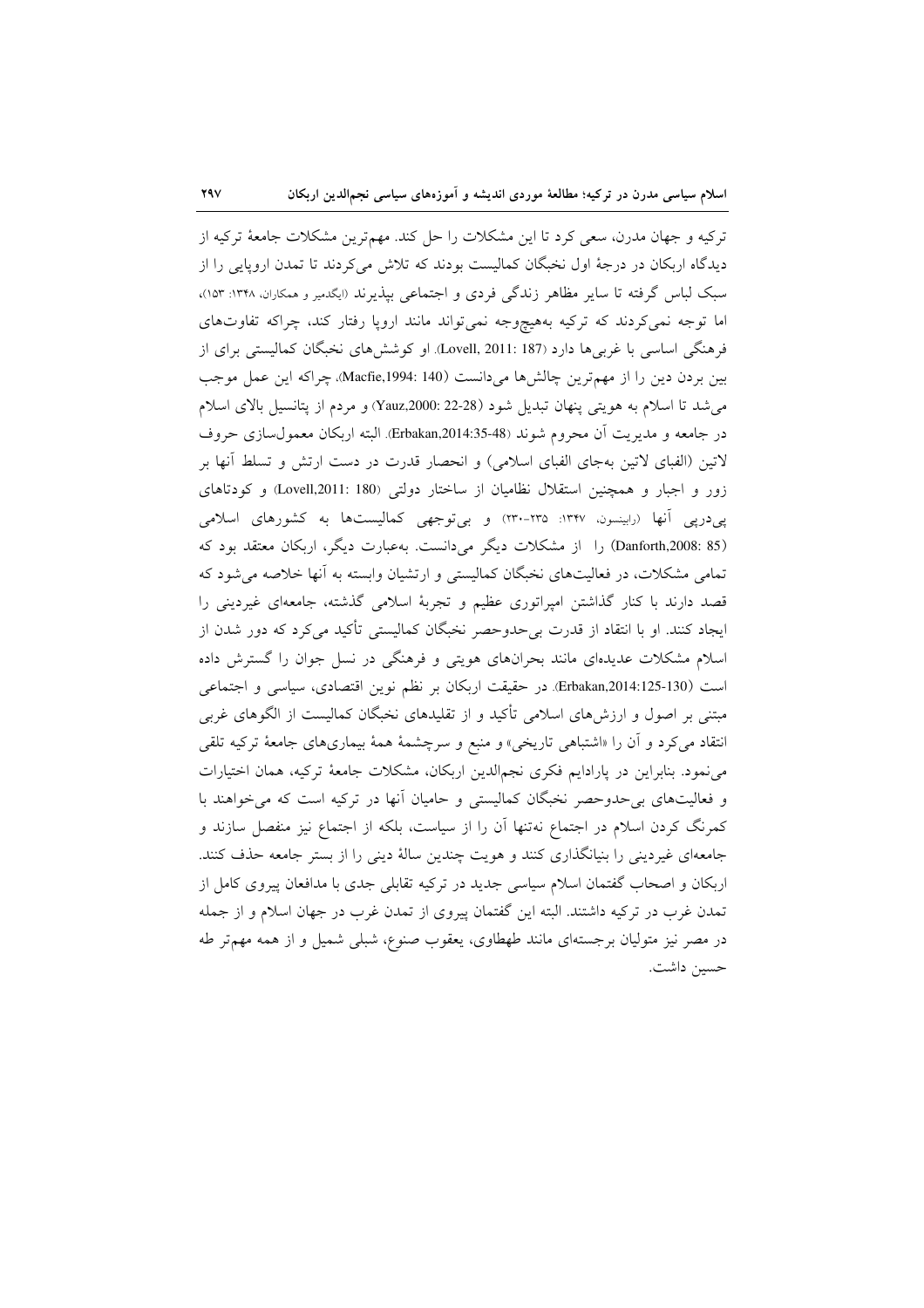#### ۵. ۲. تشخیص علل و عوامل مشکلات جامعه

یس از مشاهده و شناسایی مشکلات نوبت به تشخیص علل این مشکلات میرسد. اربکان در این مرحله مانند طبیبی تیزبین سعی میکند تا با کالبدشکافی جامعهٔ ترکیه به علتیابی مشکلات برسد. او در این مرحله اعلام میکند که ریشهٔ تمامی مشکلات در خودکمبینی و خودباختگی جامعهٔ ترکیه و مسلمانان خلاصه میشود (اربکان ۱۳۹۵: ۹۱-۴۵). او در ادامه می افزاید: چون ما تاریخ خود را فراموش کرده و خدمات خود و جامعهٔ ترکیه به بشریت را از یاد بردهايم، دچار مشكلات عديدهاي شدهايم (Erbakan,2014:39-89). بنابراين همان طوركه نجمالدین مشکل اصلی جامعهٔ ترکیه را در فعالیتهای نخبگان سکولار میبیند، علت این مشکل را نیز تنها در فراموش کردن تاریخ و گذشتهٔ خود و بهعبارت دیگر در بیتوجهی به عظمت و هويت تاريخي ديرينهٔ خود مي داند. او مي گويد چون ما تاريخ و عظمت تمدن گذشتهٔ خود را فراموش کردهایم، مشکلات عدیدهای بهسوی ما هجوم آوردهاند. چون ما حافظهٔ تاریخی ضعیفی داریم، ناچاریم تمامی تجربیات و داشتههای خود را فراموش کنیم و در پی الگوگیری از دیگران باشیم. در واقع اربکان در این بخش به دیدگاههای اسلامگرایان سنتی مانند اخوانالمسلمین بسیار نزدیک می شود و تلاش می کند تا تنها علت مشکلات جامعهٔ ترکیه را در برتوجهی به پیشینهٔ فرهنگی و دینی جستوجو کند. بهعبارت دیگر فراموشی پیشینهٔ تاریخی در اندیشهٔ اربکان ریشهای است که می تواند مشکلات عدیدهای را ایجاد کند.

## ۵. ۳. بازسازی ذهنی جامعه (آرمانشهر سازی)

در تحلیل اندیشههای اجتماعی و سیاسی متفکران مصلح در جامعهٔ بشری،گفتمانهای مهمی به چشم می خورد که در پاسخ به پرسشهای پایدار در حوزهٔ اندیشههای اجتماعی و سیاسی تكوين يافته است؛ مانند ضرورت وجود دولت،حكمراني خوب، جامعهٔ مطلوب يا مدينهٔ فاضله و نظام سیاسی مطلوب در حکمرانی، که آرمانشهر یا مدینهٔ فاضله از آن دسته از گفتمانهای پایدار در اندیشههای راقی بشر در تمام جوامع محسوب میشود. بنابراین بهشت را اگر تجسم تمامی آمال اَدمی بدانیم، شاید مدینهٔ فاضله یا اَرمانشهر را بتوان قطعهای از بهشت موعود تصور کرد. بهعبارت دیگر آرمانشهر کمال مطلوب انسانی در عرصههای مختلف سیاسی، اجتماعی و فرهنگی محسوب می شود، که تحقق پذیری آن با توجه به واقعیتها و شرایط و مقتضیات طبیعت انسانی مورد توجه قرار نگرفته است (روویون ۱۳۸۵: ۷-۵). در حقیقت آرمانشهرها نمادهایی هستند که به نمایش آرمانها و آرزوهای بشری میپردازند. در همین زمینه و با چنین رویکردی اربکان پس از مشاهدهٔ مشکلات و تبارشناسی و علت،یابی آنها تلاش می کند تا آرمانشهر مدنظر خود را ترسیم کند. او در آرمانشهر مدنظر خود دنیای اسلام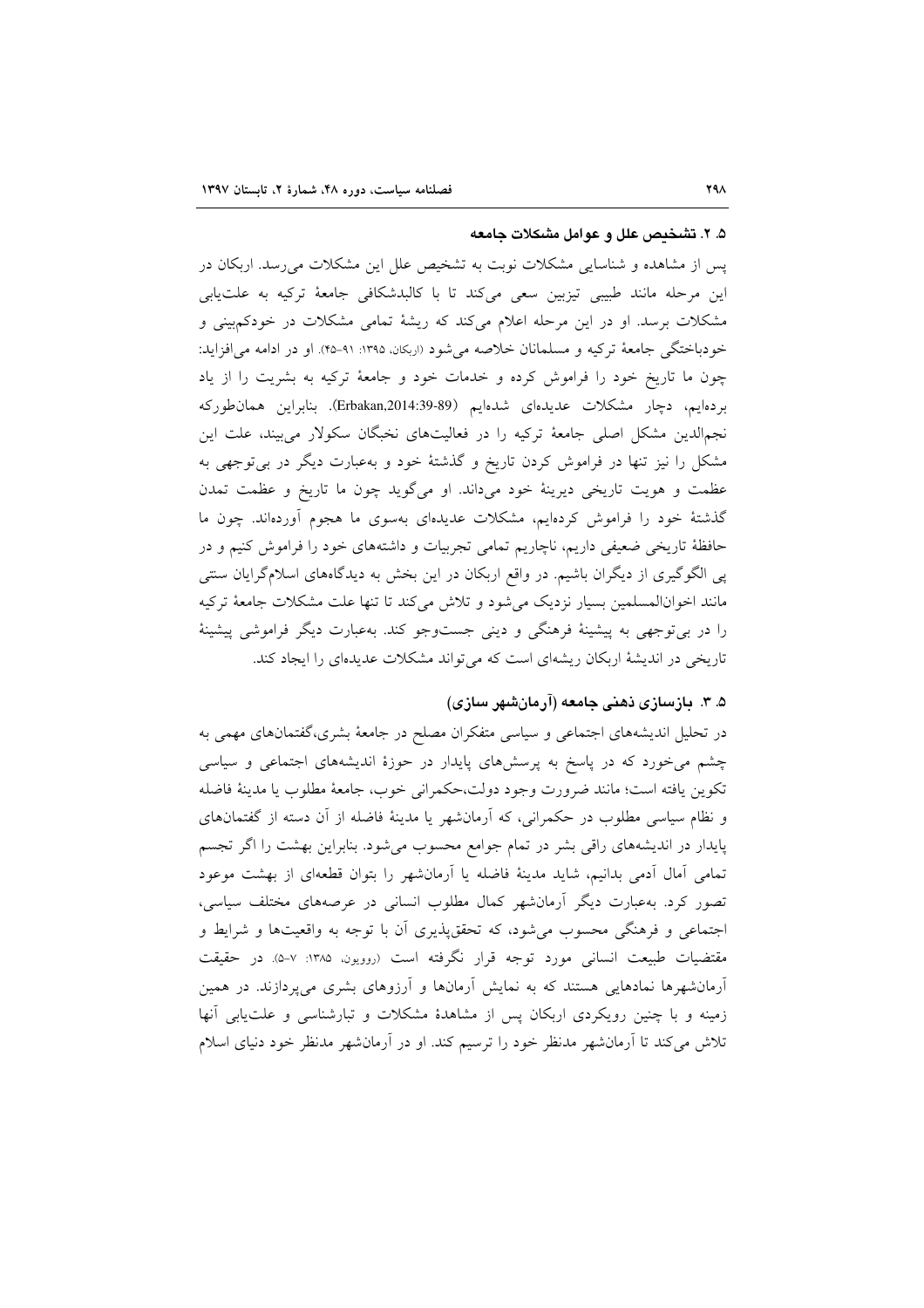را دنیایی متحد فرض میکند که مانند یک جسم سالم قصد همافزایی با همدیگر دارند. بهعبارت دیگر اَرمانشهر مدنظر اربکان، جهانی متحد از مسلمانان است که با صداقت تمام قصد دارند به قدرتی فراگیر و جهانی تبدیل شوند (Erbakan,2014: 125-155). البته اَرمانْشهر مدنظر اربکان علاوهبر اتحاد مسلمین دارای ساختاری عادلانه نیز است. در حقیقت اربکان در راستای تکوین اَرمانشهر خود به مسلمین جهان پیشنهاد همکاری میدهد تا نظم عدالتمحور را با استقرار پنج نهاد در جهان ایجاد کنند: یک سازمان ملل متحد متشکل از کشورهای اسلامی، یک سازمان دفاعی مانند ناتو، یک اتحادیهٔ اقتصادی، یک پول مشترک و یک سازمان فرهنگی مشترک (الیگیور، ۱۳۹۴: ۲۱۰). بنابراین نظم عدالت.حور قلب تپندهٔ آرمان شهر اسلامی نجم|لدین اربکان است که فارغ از هر بیعدالتی نهتنها حقوق مسلمانان بلکه حقوق تمام ابنای بشر را محترم می شمارد و در راستای سربلندی برای انسانها گام برمی دارد ( :Erbakan,2014  $.210 - 230$ 

# ۵. ۴. ارائهٔ رامحل

مهمترین راه حل های اربکان برای حل مشکلات جامعه عبارتاند از: ۵. ۴. ۱. اسلام سیاسی

اسلام سیاسی از پدیدههای مهم در عرصهٔ نظر و عمل سیاسی مسلمانان در دو سدهٔ گذشته بوده است. رویارویی اسلام سیاسی با مدرنیسم غربی در عرصهٔ سیاست جهانی و بهویژه مقابلهجویی حامیان آن با آموزههای مدرنیسم غربی، سبب اهمیت این پدیده در عرصههای جهانی شده است. پایان یافتن جنگ سرد و فروپاشی نظامهای سوسیالیستی که جهان سرمایهداری لیبرال غربی آن را رقیب و خطر جدی برای خود میپنداشت، از یک سو و بروز چالشها و انتقاداتی از درون دنیای غرب در برابر مبانی مدرنیسم غربی از سوی دیگر و نیز فعال شدن جریانات اسلامگرا در کشورهای اسلامی، سبب شده است تا جهان غرب به ظرفیتها و تواناییهای اسلام در عرصهی سیاسی توجه بیشتری کند. در حقیقت اسلام سیاسی نامی است که در میان نامها و عناوین دیگر برای جریان سیاسی فکری اسلامی بهکار رفته است. در اسلام سیاسی اسلام به دال برتر تبدیل میشود. بنابراین در مفصل بندی گفتمان اسلام سیاسی، دین صرفاً اعتقاد نیست؛ بلکه ابعادی فراگیر دارد و تمامی عرصههای حیات آدمی را در برمی گیرد (بهروزلک، ۱۳۸۵: ۱۵۰). اسلام سیاسی در واقع بیانگر رویکرد مثبت حامیان این نوع تفکر به مداخلهٔ دین در عرصههای سیاسی است. نجمالدین اربکان معتقد است که اسلام نهتنها یک دین، بلکه یک نظام جامع مدیریتی است که باید وارد عرصههای سیاسی و اجتماعی شود. ایشان با تکیه بر این استدلال تأکید میکند که مسلمانان باید وارد عرصههای سیاسی شوند و به اسلامی کردن سیاست اقدام کنند (اربکان، ۱۳۹۵: ۹۱-۴۵). او در این زمینه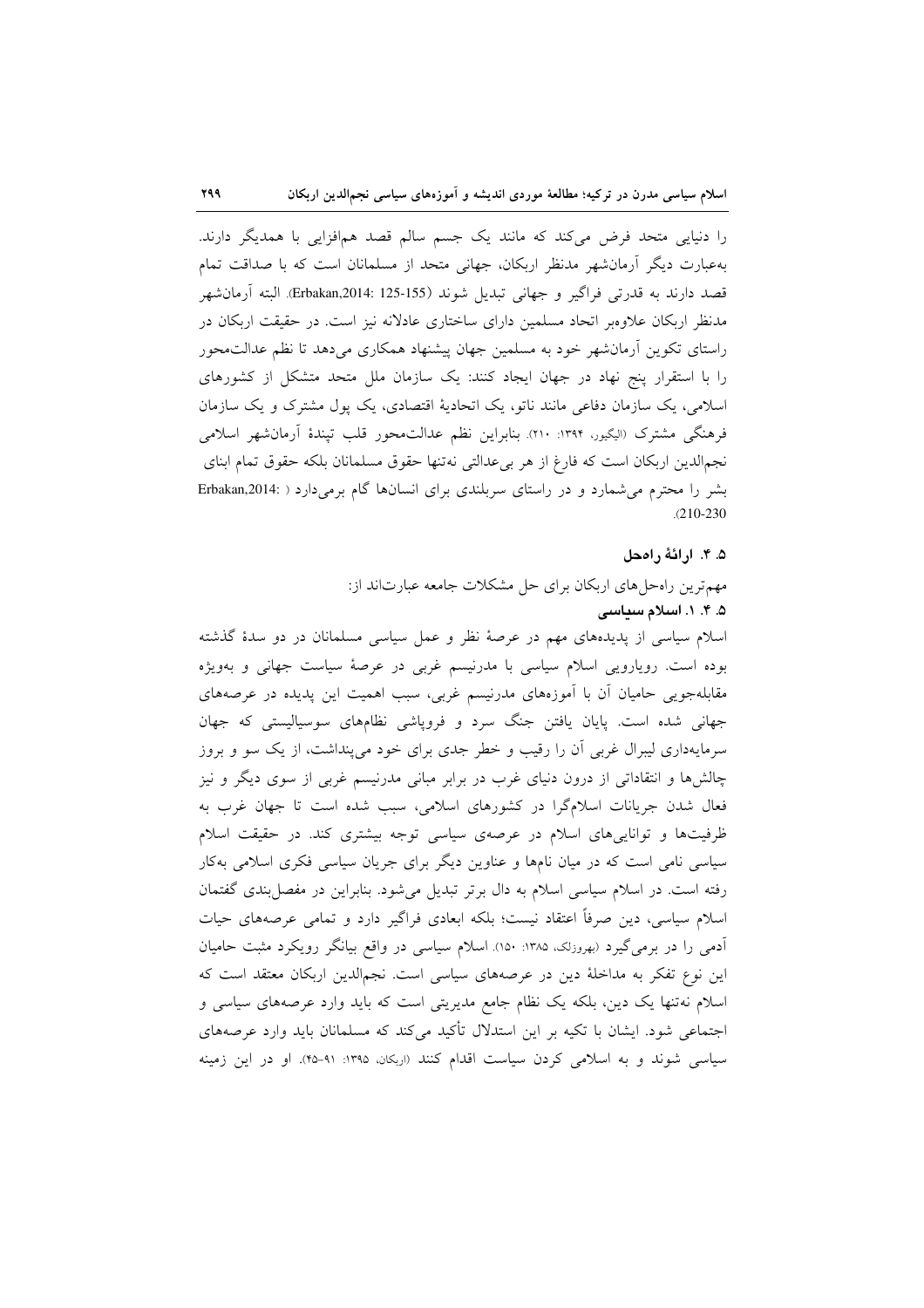بهصراحت اعلام میدارد: «افرادی که میگویند: سیاست برای ما مهم نیست، مثل این است که می گویند: نیمی از آیات قرآن برای ما مهم نیست...» (Erbakan,2014: 210-230).

شایان یادآوری است از زمانی که انقلاب ایران در سال ۱۹۷۹ پیروز میشود و یک دولت مذهبی شکل میگیرد، مذهب بهعنوان یک عامل سیاسی حیاتی برای بسیج اجتماعی و تحول دولتي مطرح مي شود (215 :Keyman,2007) و نجم الدين تمام تلاش خود را بهكار مي گيرد تا این تفکر برخاسته از انقلاب ایران را در کشور خود بومی سازد. در نتیجه می توان ادعا کرد که بنیانگذار اسلام سیاسی در ترکیهٔ نوین کسی جز نجم|لدین اربکان نیست (حرب، ۱۹۹۸: ۷۷). نجم|لدین قضیهٔ حکومت اسلامی را ساخته و پرداختهٔ حرکتهای اسلامی و بنیانگذاران و پیروان آنها نمیداند، بلکه اَن را حقیقتی میداند که نصوص انکارناپذیر و قاطع اسلام و حوادث ثابت تاریخی و ساختار رسالت فراگیر ثابت میکند. ایشان به مانند سایر اسلامگرایان حوزهٔ سیاست و حوزهٔ دین را از یکدیگر جدا نمیداند و رویکردی حداکثری به دین دارد. اربکان تأکید می کند که بدون اسلام سعادت ممکن نیست و خارج از اسلام، هیچ منبع حق و حقیقتی وجود ندارد. علم و حکمت، حتی هنر و صنعت در اسلام وجود دارد و شعبهای از اسلام است. بنابراین تنها راه پیشروی انسانها ایمان راسخ است؛ ایمانی حقیقی که بر پایهٔ اسلام باشد. در این حالت هیچ چیزی نمیتواند با آن درآمیزد و هیچ مطلبی امکان ندارد از آن تفکیک شود. آغاز و پایانش حق و خیر، و برای هر کس و در هر محلی ضروری است، چراکه اسلام تنها راه ممکن برای سعادت دنیوی و اخروی انسانهاست. ...» (-124 :124 Erbakan,2014  $(130)$ 

## ۵. ۴. ۲. اتحاد جهان اسلام و کشورهای در حال توسعه

اربکان مهمترین راهحل مشکلات را در اتحاد جهان اسلام میدید، به همین دلیل تمامی انرژی و ابتکار عمل خود را در جهان اسلام صرف کرد و ستون سیاست خارجی او تمام توجه و توان خود را متوجه جهان اسلام ساخت. بهعبارت دیگر، مهمترین و حساس ترین اقدامی که توسط رهبران اسلامگرا مورد تجدیدنظر واقع شد، رابطه با جهان اسلام بود (Robins,1997:88). چراكه نخبگان جمهوري نوين تركيه علاقهاي به مسائل اسلامي نداشتند (Danforth, 2008: 85). نخستین تلاشهای اربکان در راستای اتحاد جهان اسلام در ایدهٔ تشکیل یک گروه از کشورهای اسلامی در حال توسعه و هنگام سفرهای آسیایی و آفریقایی او مطرح شد. البته نتایج ایدهٔ اربکان با پیگیری و حضور وزرای خارجهٔ هشت کشور در ۲۲ اکتبر ۱۹۹۶ در استانبول نمایان شد و هشت کشور اسلامی ایران، ترکیه، بنگلادش، مصر، اندونزی، مالزی، نیجریه و پاکستان (قدرتهای متوسط جهان اسلام) سنگ بنای اتحادی اسلامی را تأسیس کردند. این گروه به گروه دیر۸ (D8) مشهور شد که بهدنبال سرمایهگذاری مکمل بهجای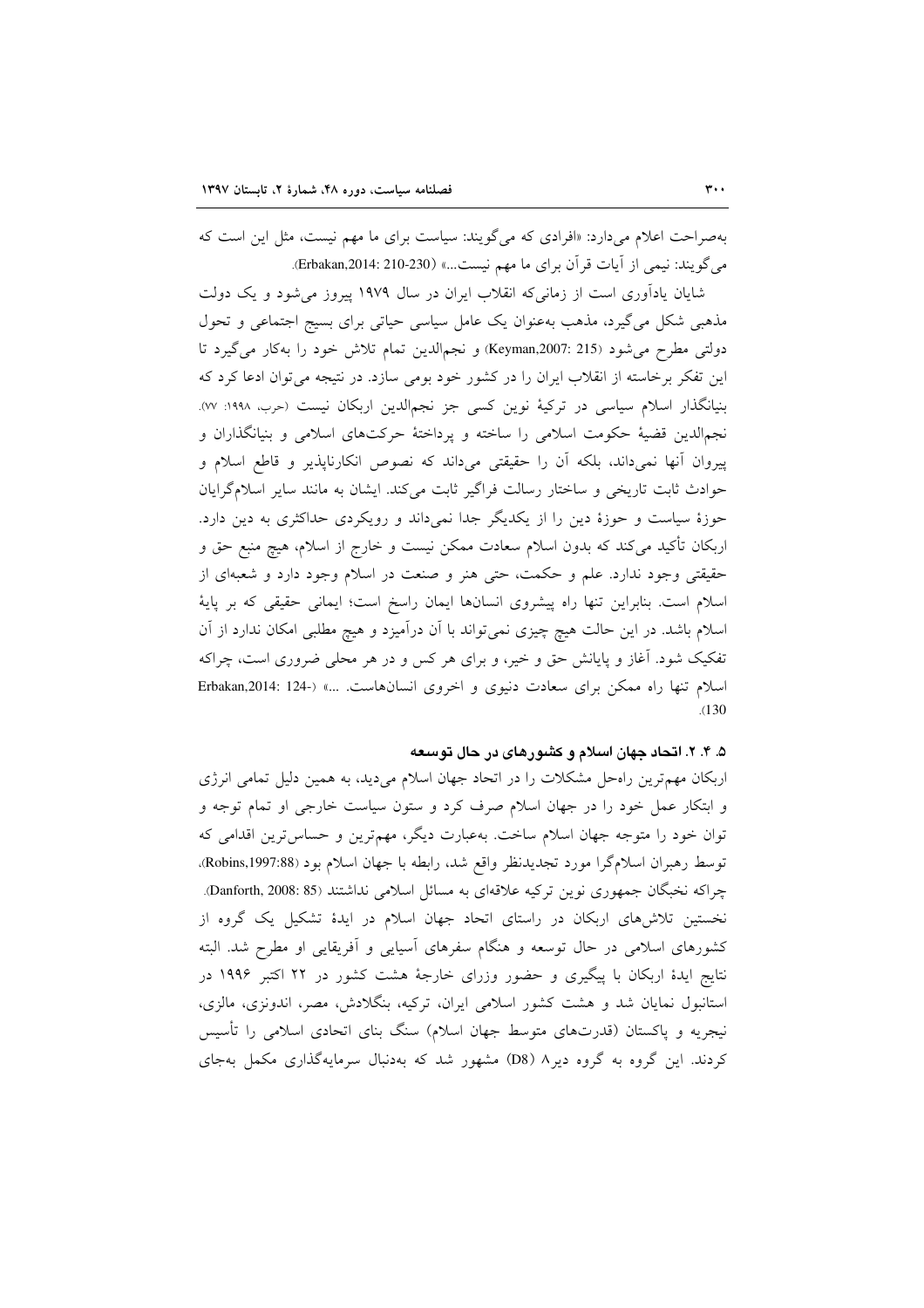$\mathbf{r} \cdot \mathbf{v}$ 

سرمایهگذاری رقابتی بود (Robins,1997: 93). در همین زمینه نجم|لدین اربکان اعلام کرد: «جهان مسیحیت کشورهای G7 را دارد، اکنون جهان اسلام نیز کشورهای D8 را در مقابل اَن تشکیل داده است» (7: Yeni şafak ,1997). او در ادامه افزود «امروزه ۱۹۰کشور در دنیا وجود دارند که تقریباً جمعیتی بالغ بر ۶ میلیارد را دربرگرفتهاند. از میان این ۱۹۰کشور نیز ۷ کشور، که جمعیتی نزدیک به یک میلیارد نفر را در خود جای داده و توسعهای بسیار فراتر از دیگران تجربه کردهاند، برای گسترش همکاری و افزایش اثربخشی خود گروه G7 را بنیان نهادهاند که امروزه، این گروه به گروه G8 تبدیل شده است. این در حالی است که ۱۸۰کشور در حال توسعهٔ دیگر، که جمعیتی بیش از ۵ میلیارد نفر را در خود جای دادهاند، فاقد چنین تشکیلاتی اند، بنابراین تشکیل D8 نقطهٔ عطف مهمی محسوب می شود، چراکه D8 عالی ترین نهاد بین|لمللی موازی با G8 است که از سوی کشورهای در حال توسعه تأسیس شده است» .(Erbakan, 2014: 203-220)

در واقع D8 برای در آغوش کشیدن تمامی کشورهای در حال توسعه از یک سو و ایجاد محیط پویای کاری از سوی دیگر با شرکت هشت کشور تشکیل شده بود. به عبارت دیگر D8 از منظر جغرافیایی از هشت کشور اندونزی، مالزی، بنگلادش، پاکستان، ایران، مصر، ترکیه و نیجریه با وضعیت نمایندگی تشکیل یافته و تمامی کشورهای در حال توسعه، از اعضای طبیعی D8 محسوب میشدند. D8 ساختاری با اصول اساسی، بدون دخالت در امور داخلی کشورها و فارغ از تعصب به معاهدات منطقهای و حقوق هر یک از کشورها بود. بنابراین این نهاد یک سازمان بین|لمللی بود جهت گسترش و توانمندی خود، و همانگونهکه عدم دخالت در امور داخلی اعضا را بهعنوان یک اصل پذیرفته بود، در ارتباط با حضور هر یک از اعضا در سازمانهای منطقهای نیز با احترام برخورد میکرد. D8 از حیث هدف بهجای شعار در پی تجارت و تولید بود و مانند سایر سازمانها میزان اولویتدهی خود به موضوعات و حوزههای مختلف را توسط کارشناسان خود روشن ساخته، و تولید مخصوص و عرصههای خاص هر کشور را نیز طراحی و برنامهریزی کرده بود.

از دیگر اقدامات اربکان در راستای گسترش اتحاد جهان اسلام همکاری با ایران بود. درحالی که دولتهای رایج آنکارا، تلاش میکردند روابط خود را با ایرانی که در سال ۱۹۷۹ دچار یک انقلاب اسلامی شده بود، به حالت موازنهٔ قوا و بی|عتمادی درآورند، اربکان تلاش کرد این سیاست را تغییر دهد. بنابراین ایران اولین کشور خارجی بود که اربکان پس از نخستوزیر شدن از آن دیدار کرد (Robins,1997: 90). سفر به ایران از اهمیت بسیاری برخوردار بود، چراکه در این سفر قرارداد ۲۳ میلیارد دلاری گازی امضا شد. شایان ذکر است که اربکان از ملاقات با مسئولان ایرانی و امضای چندین معاهده در تهران با عنوان سنگ بنای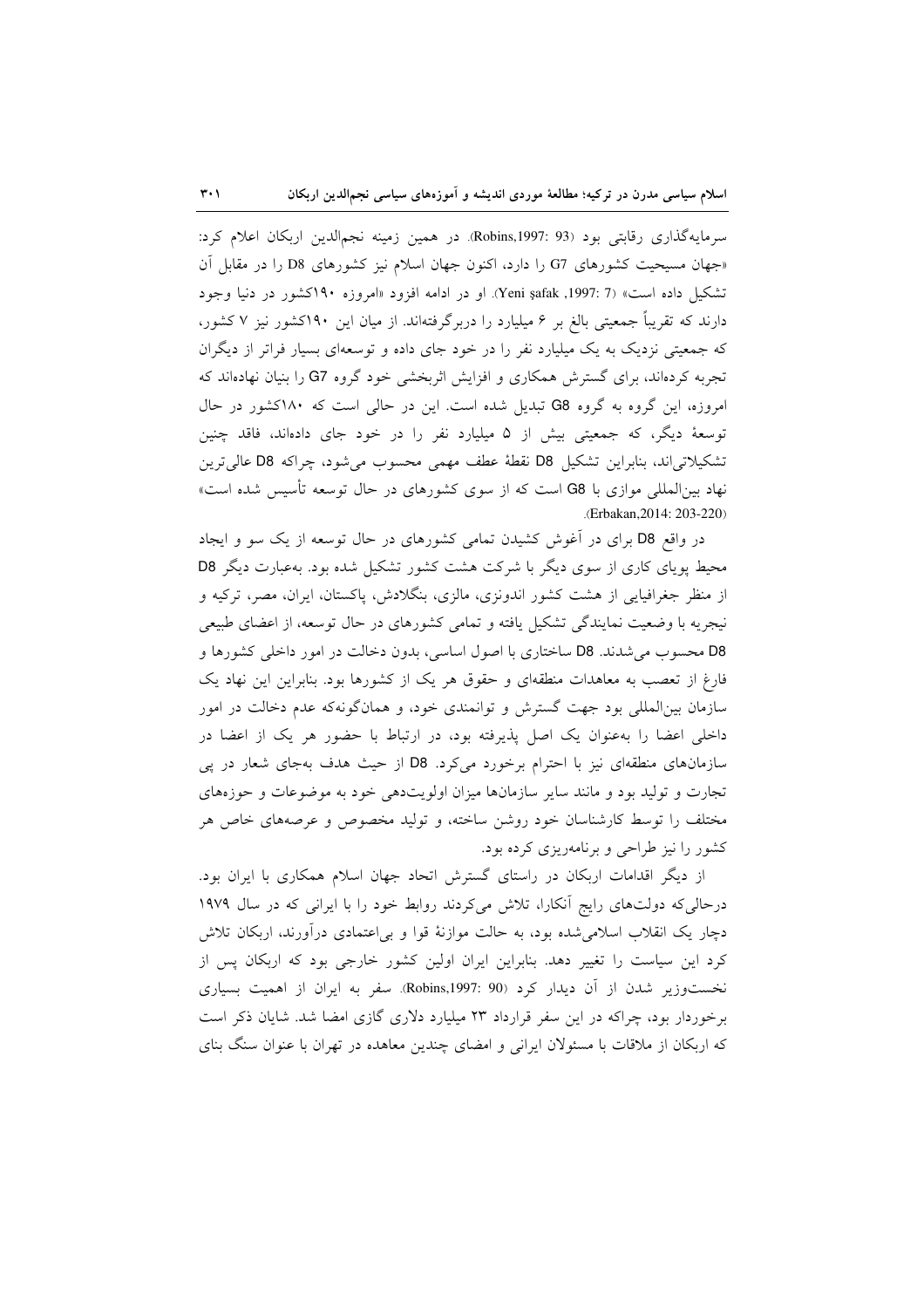اتحاد امت اسلامی یاد کرد (الحسینی، ۱۹۹۶: ۱۱۱). اربکان پیوسته تأکید می کرد که باید با هم متحد باشیم؛ و با اتحاد با دوستانمان از کشیده شدن و افتادن در ورطهٔ اختلافات بیرهیزیم (Erbakan, 2014: 154-169)

### ۵. ۴. ۴. ندرد و حهاد

از دیگر راهحل های اربکان می توان به جهاد اشاره کرد. ایشان می گوید که غیر از جهاد چارهٔ دیگری نداریم. پس در نتیجه باید برای حاکم کردن حق و عدالت بر روی زمین، در مقابل باطل جهاد کنیم، زیرا جهاد فریضهای واجب و اجر آن از بالاترین اجرهاست؛ باید مسئولیت بر دوش گرفته و خیر و آسایش جامعهٔ بشری را هدف خود قرار دهیم و با پیش بردن همزمان جهاد فردی و سیاسی به مسئولیت خود یعنی ساختن جامعهای صالح و انسانی عمل کنیم (اربکان، ۱۳۹۵: ۲۳۵-۲۰۱). بنابراین از دیدگاه ایشان «اسلام بدون جهاد معنی ندارد، که به این اصل، اصل جهاد می گویند. جهاد امر به معروف و نهی از منکر است. جهاد در حکم فراهم کردن شروط، امکانات و اقتدار لازم است جهت هدایت و راهنمایی بهسوی خیر و منع و نابودی شر، که مهمترین عنصر برای موفقیت در این موضوع، فعالیتهای تشکیلاتی و سازمانیافته مي باشد» (145-135 :Erbakan,2014). در واقع تجربه ثابت كرده است كه جريانات اسلامي و سازمانهای سیاسی آن جزئی اساسی از جامعه و عمل سیاسی (صلاح شحانه، ۱۹۹۸: ۱۵۷) و جهاد بخش تفکیکناپذیر فرهنگ اسلامی است. اربکان میگوید: «دعوای ما بر سر اسلام و هدفمان کسب رضایت خداوند است....تلاشمان، این است که نظام حق بر عالم حاکم شود و آرزویمان سعادت تمام بشريت است .... راه ما راه جهاد است.... رهايي انسان فقط به دست اسلام ممكن است، چراكه اسلام خواستهٔ خداوند است. دين، تعادل است، از هيچ چيزي زياد يا كم نمیخواهد البته تلاش و کوشش (نبرد) در این راه نصیب هر کسی نمیشود. چه شب و روزتان را یکی کرده، و در راه حق ستیز کنید و چه بخوابید، نمی توانید موفقیت این دعوای حق را یک روز جلو و یا یک روز به عقب بیندازید. تنها مسئله در این نبرد (جهاد) باشرافت، چگونگی خارج شدن ما از این امتحان الهی است. خداوند اگر بندهاش را دوست داشته باشد، او را در راه خدمت به این جهاد الهی قرار میدهد و با کارهای خیر مشغول میگرداند» (ibid :250-251). در نتيجه پيروي از ارتش جهادي يا تشكيلات مسلمين درصورتي كه وجود داشته باشد و در غیر این صورت تلاش برای ایجاد آن، بر هر فعالیتی اولویت دارد.

## ۵. ۴. ۴. دموکراسی و فعالیتهای حزبی

انقلاب دموکراتیک در قرن بیستم، از عوامل مؤثر و شتابدهنده در گسترش جریانات سیاسی اسلامگرایی در ترکیه و ایجاد نظام سیاسی چندحزبی در سال ۱۹۴۶ محسوب می شود؛ چراکه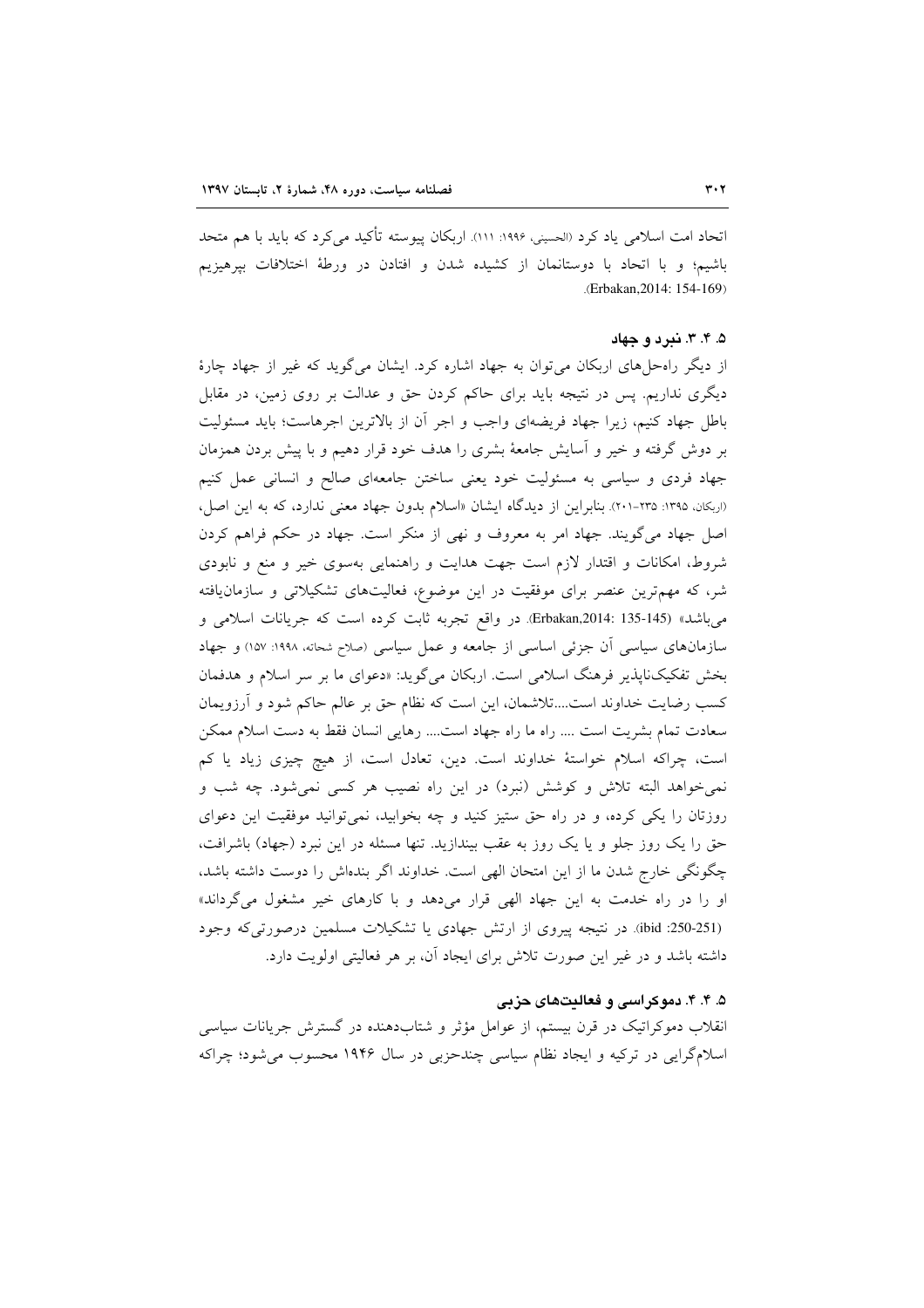$\mathbf{r} \cdot \mathbf{r}$ 

با ایجاد این تحول اساسی (انقلاب دموکراتیک) در جهان، حزب جمهوریخواه خلق (بهعنوان حزبی که گفتمان سیاسی مصطفی کمال آتاتورک را به تصویر میکشید) موقعیت منحصربهفرد خود را در قدرت سیاسی از دست داد و همین عامل سبب شد تا پس از این تاریخ، احزاب و جریانهای سیاسی مختلف مجبور شوند تا برای رسیدن به رأس هرم قدرت سیاسی در ترکیه به رقابت با دیگران بپردازند، به همین دلیل اسلام و شعارهای اسلامی به عاملی مهم در دایرهٔ طراحي شده براي جذب أرا تبديل شد (175-171 :Mardin,1973). البته اصلاحات اواسط دههٔ ۱۹۸۰ فضا و زمین بازی بیشتری در اختیار گروههای اسلامگرا برای گسترش فعالیتها و اقداماتشان در عرصههای مختلف سیاسی و اجتماعی قرار داد (157 :Mardin,2000). بنابراین بهنظر می رسد که مجموعهای از تغییرهای فرهنگی، اجتماعی و سیاسی، موجب تقویت جایگاه اسلامگرایان ترکیه در دهههای هفتاد و هشتاد قرن نوزدهم شد؛ که از مهمترین شواهد این امر می توان به بنیانگذاری و تأسیس حزب نظام ملی در سال ۱۹۷۰ توسط نجم\لدین اربکان اشاره کرد؛ البته این حزب که بر نظم اقتصادی و اجتماعی عدالتمحور مبتنی بر اصول و أرمانهای اسلام تأکید میکرد، بعد از کودتای ۱۹۷۱ ترکیه بهدلیل فعالیتهای ضدسکولاریستی و ساختارشکنانه برچیده شد و در یی آن، بنیانگذاران حزب نظم ملی به تأسیس جنبش نگرش ملی (ملی گوروش) اقدام کردند که هدف رهبران آن، «احیای ارزشها و نهادهای اسلامی» بود (Atkan,2005: 188-194). در واقع غيرقانوني اعلام كردن و خاتمه دادن به فعاليتهاى چهار حزب اسلامگرا از دههٔ ۱۹۷۰ شامل حزب نظام ملی در سال ۱۹۷۱، حزب بندگی ملی در سال ۱۹۸۰، حزب رفاه در سال ۱۹۹۸ و حزب فضیلت در سال ۲۰۰۱ از فشارهای ناشی از جنگ قدرت مستمر و برپیایان میان حامیان سکولاریسم و جریانها و گروههای اسلامگرا پرده برداشت.(208: Yavuz,2003: بنابراین نجم|لدین اربکان تنها راهحل موجود را در فعالیتهای حزبی و دموکراتیک دید، چراکه در غیر این صورت نمی توانست با نخبگان کمالیستی به مبارزه بیردازد. در نتیجه اربکان که فشارهای ناشی از مراکز کمالیستی را دریافته بود و می دانست که بدون جلب رضایت أنها نمیٍتواند به فعالیت بپردازد، تلاش کرد تا با گسترش دموکراسی و مبارزات دموکراتیک بر نخبگان غربگرای کمالیستی پیروز شود تا هم حساسیتها کاهش یابد و هم امکان استمرار فعالیت فراهم آید. با وجود این باید ادعا کنیم که نجمالدین اربکان یدر اسلام سیاسی مدرن در سایهٔ دموکراسی در ترکیه نوین است.

## ۵. ۴. ۵. لائيتيسه و سکولاريسم

اربکان در مقابل این پرسش که دیدگاه و نگرشش نسبت به لائیتیسه چیست؟ میگوید: بهنظر می رسد که لائیسم در جامعهٔ ما (ترکیه) به غلط تعبیر و تفسیر می شود، چراکه در این کشور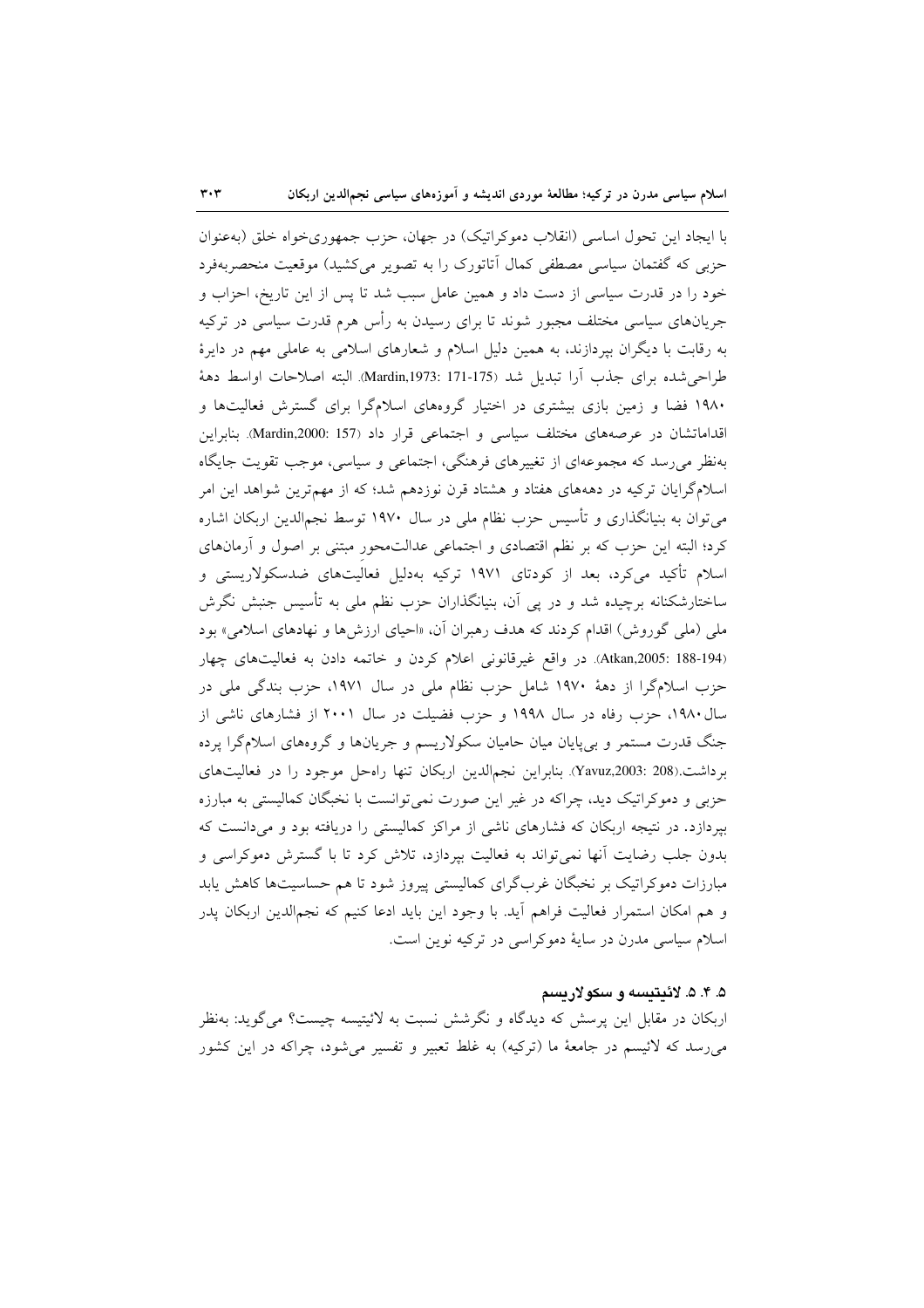لائیسم به این معناست که آنها که اعتقاد دینی ندارند، باید بر آنها که اعتقاد دارند، حکم برانند و به موجودیت این افراد بی اعتنا باشند. به همین دلیل بیشتر تنش۵مای موجود در جامعه از همین سوء تعبیر ناشی میشود. درحالی که اگر به مفهوم لائیسم وفادار بمانیم، خواهیم دید که این سوءتعبیرها بی جاست، زیرا لائیسم به بیان ساده بدین معناست که شما و ما هر دو حق حیات داریم. ازاین رو لائیسم اجازه نمی دهد کسی بهسبب اعتقاد و عدم اعتقاد سرزنش شود یا کسی به لحاظ داشتن اندیشهای متفاوت حق مشارکت در امور جامعه را نداشته باشد (سلامتی، ۱۳۸۹: ۵۳). اربکان در سال ۱۹۷۳ نیز گفته بود: «سکولاریسم بخشی از تاریخ ملی ماست» (Imisiker,2002: 22). البته بيان اين حرفها از سوى اربكان بيانگر نوعي تناقض دروني در افكار اوست، چراکه اربکان از یک سو داعیهدار اسلام سیاسی و حضور همهجانبهٔ دین در اجتماع و از سوی دیگر موافق لائیسم و سکولاریسم و سیاستهای غیردینی است. در همین زمینه بررسی سیره و زندگانی اربکان نیز بهوضوح نشان می دهد، اگرچه اربکان به سکولاریسم انتقاد میکرده ولی هرگز اعتراضی به اصول سکولاریسم نداشته است. بهعبارت دیگر لائیسیته و سکولاریسم از جمله راهحلهای اربکان برای کاستن از فشارهای نخبگان کمالیستی در جامعه و رسیدن به جامعهٔ مطلوب بوده است. لیکن چنین رویکردی از اربکان با توجه به ترکیه تحول یافتهٔ در نتیجه اقدامات نخبگان کمالیستی طی دهههای مختلف قابل درک است.

# نتبجه

نجم|لدین اربکان پدر اسلام سیاسی در سایهٔ دموکراسی در ترکیه است. وی در سایهٔ دموکراسی در ترکیه به تأسیس احزاب سیاسی مختلفی (مانند حزب نظام ملی، حزب رفاه و حزب فضیلت و …) میپردازد و تلاش میکند تا آموزهها و رویکردهای اسلامی را دوباره در جامعهٔ ترکیه احیا کند. اربکان بر این باور بود که تمامی مشکلات جامعه از اقدامهای نخبگان كماليستي و ارتشيان وابسته به آنها نشأت مي گيرد و دليل آن نيز دور شدن جامعهٔ اسلامي تركيه از میراث تمدن اسلامی خود است. بر همین اساس ایشان زبان به اعتراض میگشاید و تلاش می کند تا نظام سیاسی و اجتماعی مطلوب خود را در قالب جامعهای آرمانی ترسیم کند. شایان ذکر است آموزههای اخوانالمسلمین مصر و انقلاب اسلامی ایران و اسلام سیاسی مأخوذ از آرای آنان بر اندیشه و عمل نجمالدین اربکان بسیار منشأ اثر بوده است. اربکان در راستای معرفی و کوشش برای شکل گیری آرمان شهر خود به مسلمانان جهان پیشنهاد میدهد تا نظم عدالتِمحور را با استقرار ينج نهاد در جهان بنيان نهند: اول: يک سازمان ملل متحد متشکل از كشورهاى اسلامى؛ دوم: يك سازمان دفاعى مانند ناتو؛ سوم: يك اتحادية اقتصادى؛ چهارم: پول مشترک؛ و پنجم: تشکیل و تأسیس سازمان فرهنگی مشترک.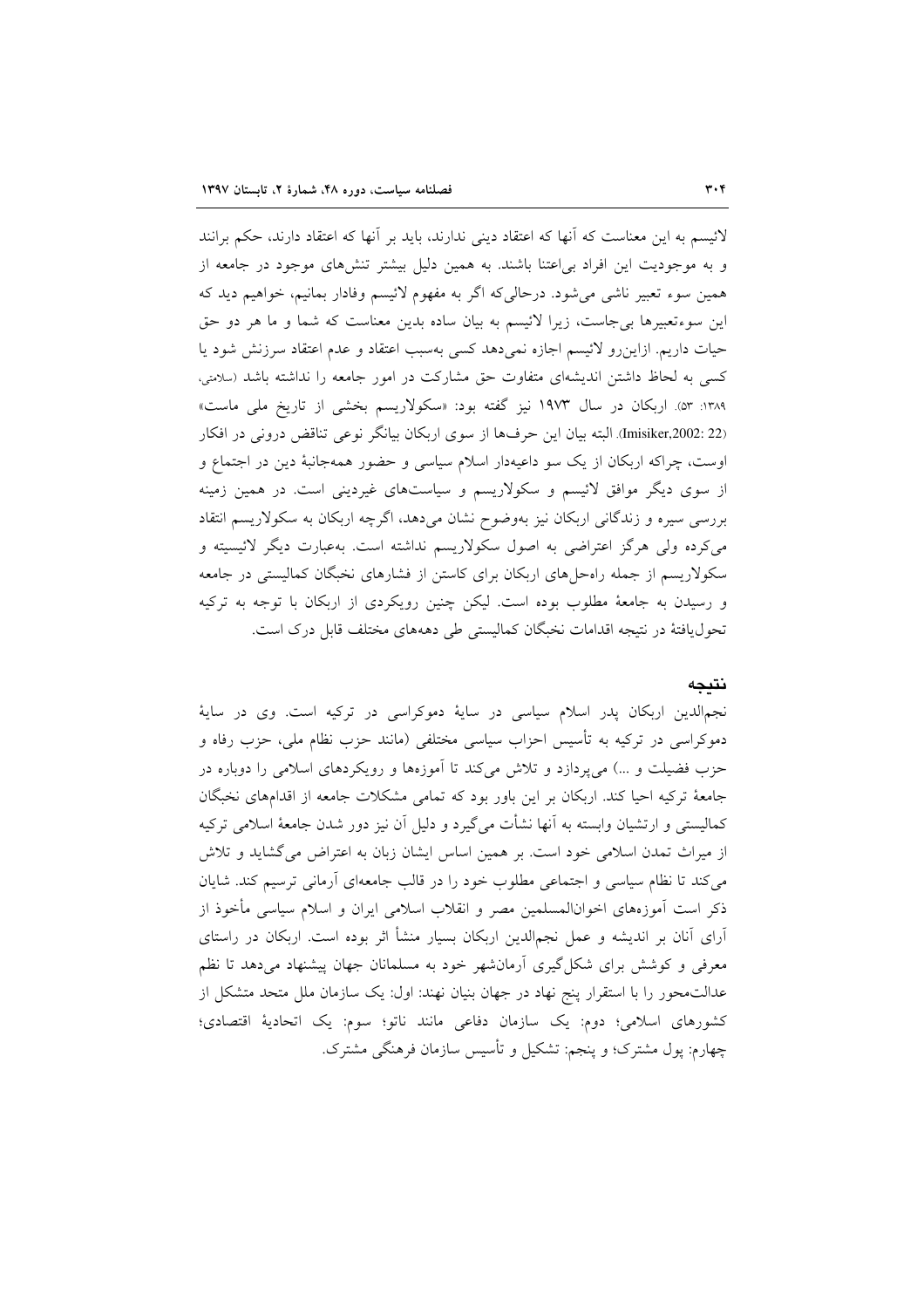در همین زمینه اربکان معتقد است که تنها راهحل موجود، بازگشت به اسلام و ارزشهای اسلامی البته با رویکردی دموکراتیک است که دیدگاه و مشرب فکری مخالفان را نیز به رسمیت می شناسد. در دیدگاه او مسلمانان باید با هم متحد شوند و دست به جهادی همهجانبه در عرصههای سیاسی و فرهنگی بزنند. البته از دیگر راهحلهای پیشنهادی اربکان می توان به توجه به دموکراسی و اهمیت سکولاریسم در جامعه اشاره کرد. شایان ذکر است که تأکید اربکان بر سکولاریسم، اگرچه ظاهراً بیانگر نوعی تناقض درونی در آرا و اندیشههای اوست، چراکه اسلام سیاسی و حضور همهجانبهٔ دین در اجتماع آن هم با صبغهٔ سیاسی با سکولاریسم چندان همخوانی ندارد؛اما بهنظر می رسد این رویکرد اربکان بیشتر در راستای اقتضائات جامعهٔ جدید ترکیه و وضعیت حاکم بر اقشار و گروههای مختلف بهویژه گروههای پرقدرت غربگرا عنوان شده است.



شکل نهایی خاستگاه فکری و شاخص های دین و دولت در اندیشه نجم الدین اریکان

|  | راهنمای الگو    |  |
|--|-----------------|--|
|  | تالير مستقيم    |  |
|  | تاثير غيرمستقيم |  |
|  | ارتباط دوطرقه   |  |
|  | ارتباط يک طرقه  |  |

 $\mathbf{r} \cdot \mathbf{r}$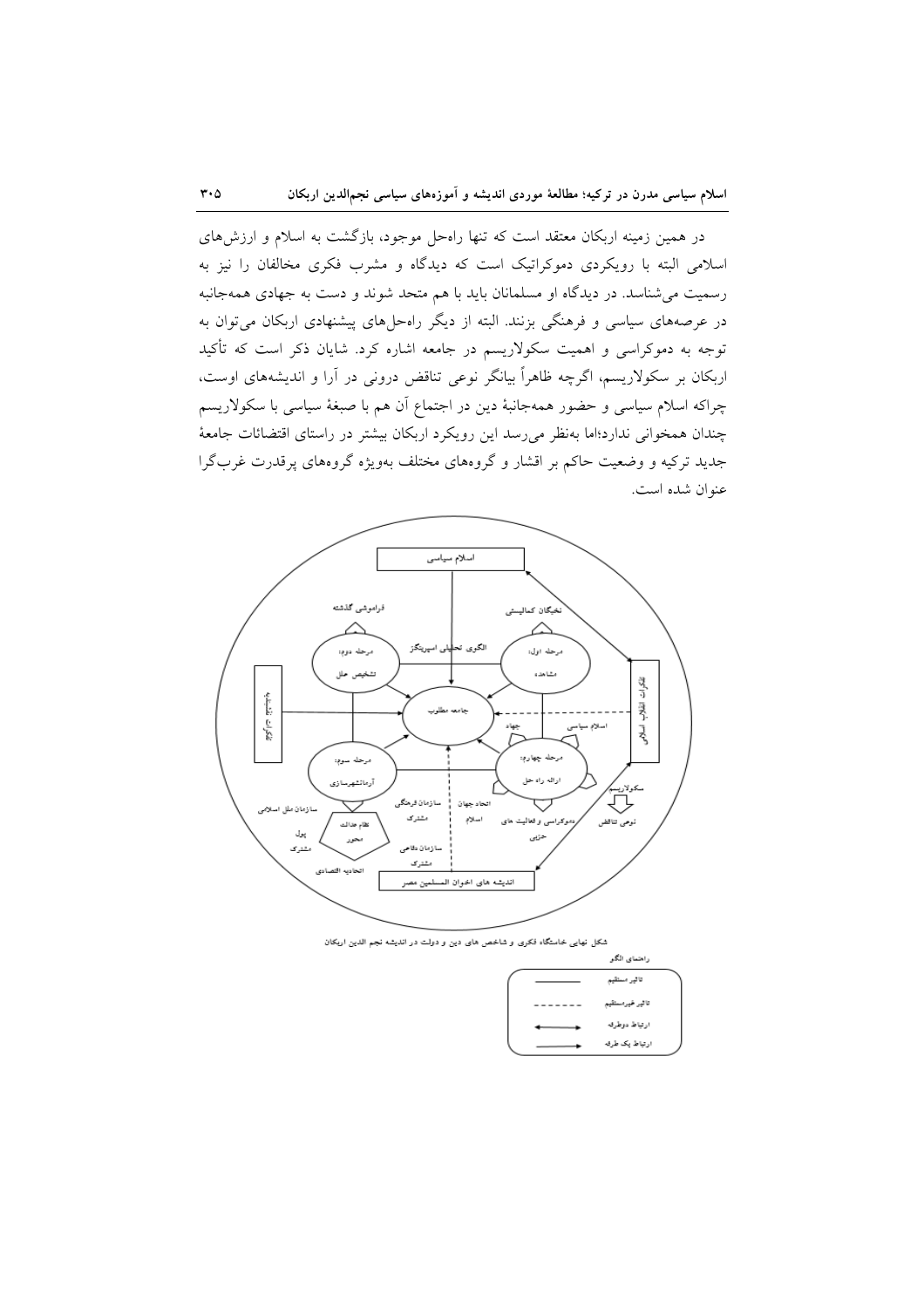# منابع و مآخذ الف) فارسي و عربي

۱. ابوزید، نصر حامد (۱۳۸۱). «ا**سلام، مدرنیته و روشنفکران»**،ترجمهٔ مالک ذواقدار، **بازتاب اندیشه**، ش ۲۵. ۲. احمدی طباطبایی، سید محمدرضا؛ پروانه، محمود (۱۳۹۰). «نسبت منافع ملی و مسئولیتهای فراملی نظام جمهوری ا**سلامی ایران در اندیشهٔ سیاسی امام خمینی (ره)»،** فصلنامهٔ مطالعات انقلاب اسلامی، سال هشتم، ش ۲۵. ۳. احمدی طباطبایی، سید محمدرضا (۱۳۸۹). ا**خلاق و سیاست**، چ دوم، تهران: انتشارات دانشگاه امام صادق (ع). ------------- (۱۳۹۰). «انگاره قدرت در اندیشههای سلوکی»، **دوفصلنامهٔ دانش سیاسی**، سال هفتم، ش ------- **۴**  $\mathcal{N}$ ۵. احمدیاقی، اسماعیل (۱۳۷۹). **دولت عثمانی از اقتدار تا انحلال**، ترجمهٔ رسول جعفریان، قم: پژوهشکدهٔ حوزه و دانشگاه. ۶. اخوانالصفا (۲۰۰۵). ا**لرسائل، بیروت**: مؤسسهٔ الاعلمی للمطبوعات، ج ۳. ۷. اربکان، نجمالدین (۱۳۹۵). **نبرد من (مانیفست فکری نجمالدین اربکان)**، ترجمهٔ مهدی پیروزفر، تهران: انتشارات دانشگاه امام صادق(ع). ۸ اسپرینگز، توماس(۱۳۷۰). **فهم نظریههای سیاسی**، ترجمهٔ فرهنگ رجایی، چ دوم، تهران: آگاه. ٩. الحسيني، محمدصادق (١٩٩۶). «زياره اربكان لطهران: مواجهه جديده مع واشنطن»، شوون الاوسط، العدد ٥٥. ١٠. الصدر، سيد محمدباقر (١۴٠٠). اقتصادنا، بيروت: دارالتعارف. ١١. ايگدمير، اولوغ و ديگران(١٣۴٨). **آتاتورک**، ترجمهٔ حميد نطقي، تهران: مؤسسهٔ فرهنگي منطقهاي تهران. ۱۲. بانو الیگیور (۱۳۹۴). **بسیج اسلام سیاسی در ترکیه**، ترجمهٔ غلامرضا خواجه سروی و حدیث اقبال و حیدر شهریاری، تهران: انتشارات دانشگاه امام صادق (ع). ۱۳. بهروزلک، غلامرضا (۱۳۸۵). «**اسلام سیاسی و جهانی شدن**»، فصلنامهٔ مطالعات راهبردی، سال نهم، ش۱. ۱۴. حرب، محمد(۱۹۹۸). «هل تتجه حركه اربكان الى التشدد»، **السياسه الدوليه**، العدد ۱۳۳. ۱۵. حقیقت، سید صادق (۱۳۹۳). **مبانی اندیشهٔ سیاسی در اسلام**، چ دوم، قم: انتشارات دانشگاه مفید. ۱۶. اّ.بال، الن و پیترز، ب.گای (۱۳۹۰). **سیاست و حکومت جدید**، ترجمهٔ عبدالرحمن عالم، چ دوم، تهران: قومس. ۱۷. رابینسون، ریچارد (۱۳۴۷). جمهوری اول ترکیه، ترجمهٔ ایرج امنینی، تهران: مؤسسهٔ فرهنگی منطقهای تهران. ۱۸. روویون، فردریک (۱۳۸۵). **آرمانشهر در تاریخ اندیشهٔ غرب**، ترجمهٔ عباس باقری، تهران: نشر نی. ۱۹. سلامتی، اعظم (۱۳۸۹). **سیاست خارجی اسلامگرایان ترکیه**، تهران: انتشارات مرکز اسناد انقلاب اسلامی. ٢٠. شجاعي زند، على رضا (١٣٨٨). «تعريف دين»، فصلنامة الديشة ديني، ش ٣٠. ٢١. صلاح شحاته، دينا (١٩٩٨). «**الاسلام السياسي و مستقبل العلمانيه في تركيا»،** السياسه الدوليه، العدد ١٣١. ٢٢. طباطبايي، محمدحسين (١٣٨٨). **شيعه در اسلام**، چ پنجم، قم: مؤسسة بوستان كتاب. ۲۳. عالم، عبدالرحمن (۱۳۹۲). **بنیادهای علم سیاست**، چ بیستوپنجم، تهران: نشر نی. ۲۴. عمید زنجانی، عباسعلی (۱۳۸۵)، **مبانی اندیشهٔ سیاسی اسلام**، چ سوم، تهران: انتشارات پژوهشگاه فرهنگ و اندیشهٔ اسلامى. ۲۵. عنایت، حمید (۱۳۶۴). **بنیاد فلسفهٔ سیاسی در غرب**، چ دوم، تهران: انتشارات دانشگاه تهران. ۲۶. فیرحی، داود (۱۳۹۴). <mark>نظام سیاسی و دولت در اسلام</mark>، چ دوازدهم، تهران: سمت ٢٧. لوئيس، برنارد (١٣٧٢). ظهور تركية نوين، ترجمة محمدعلي سبحاني، بيجا: مترجم. ٢٨. نورالدين،محمد(٢٠٠٣). «تركيا ... الى اين؟ حزب العداله و التنميه(الاسلامي)في السلطه»، ا**لمستقبل العربي**، العدد ٢٨٧. ٢٩. نوفل،ميشار(١٩٩۶). «تركيا و صعود «الرفاه» الى السلطه : التوافق بين السلام و الديموقراطيه»، **شوون الاوسط**، العدد ٥٣ . ٣٠. هيوود،اندرو(١٣٩٠). مقدمة نظرية سياسي، ترجمة عبدالرحمن عالم، چاپ چهارم،تهران: نشر قومس. ۳۱. وینسنت،اندرو(۱۳۸۹). **نظریههای دولت**، ترجمهٔ حسین بشریه، چ هفتم، تهران: نشرنی.